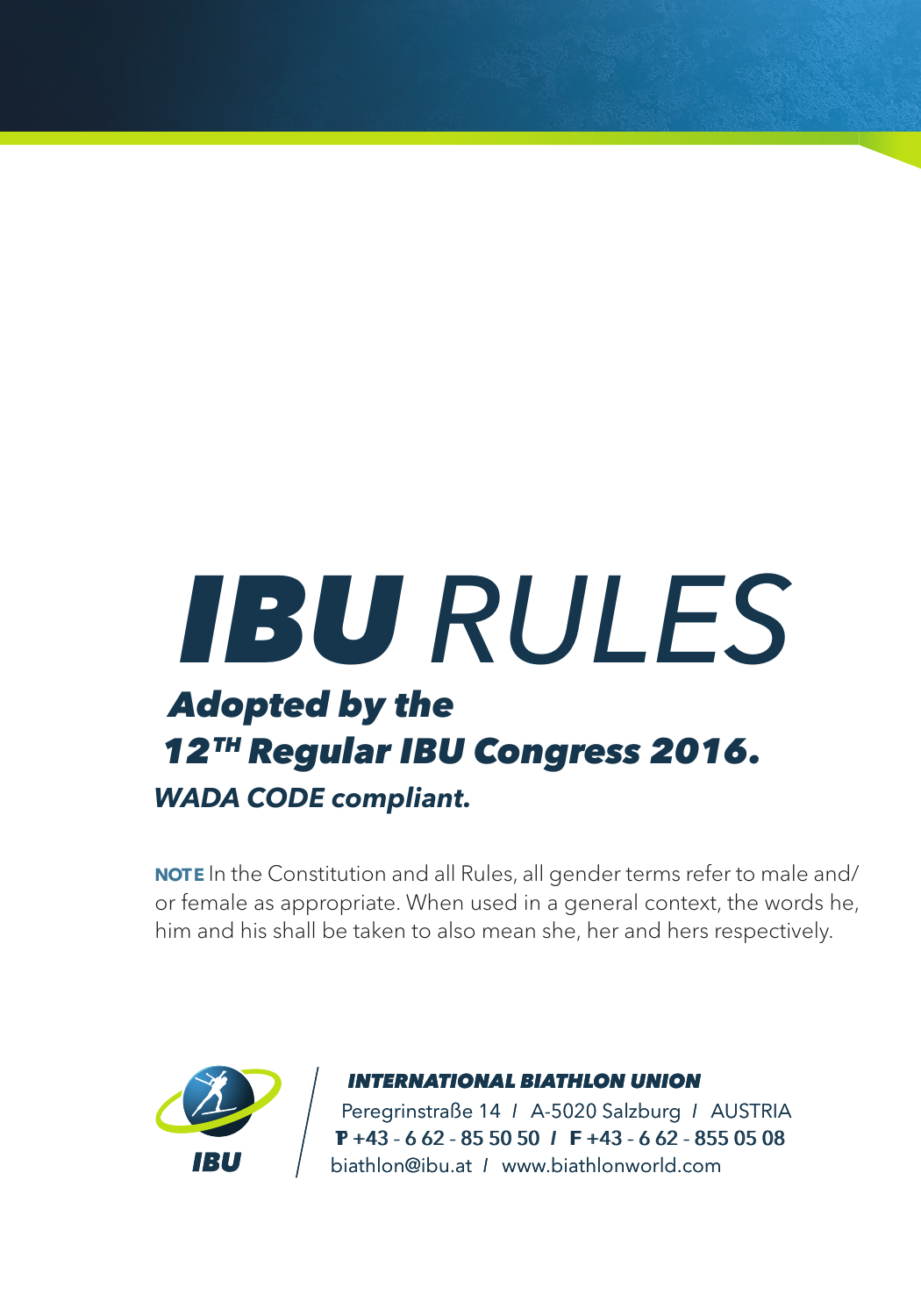# *CONSTITUTION OF THE INTERNATIONAL BIATHLON UNION (IBU)*



*IBU DISCIPLINARY RULES*

*IBU EVENT AND COMPETITION RULES*

*ANNEXES TO THE IBU EVENT AND COMPETITION RULES*



*IBU ANTI-DOPING RULES*



*IBU RULES FOR ELECTIONS AND VOTING AT THE CONGRESS*



*IBU 07 RULES FOR HONORS*

*IBU DECLARATION OF OBLIGATIONS FOR ATHLETES AND TEAM OFFICIALS*

*IBU RULES FOR TRAVEL EXPENSES*

*IBU 10 CODE OF ETHICS*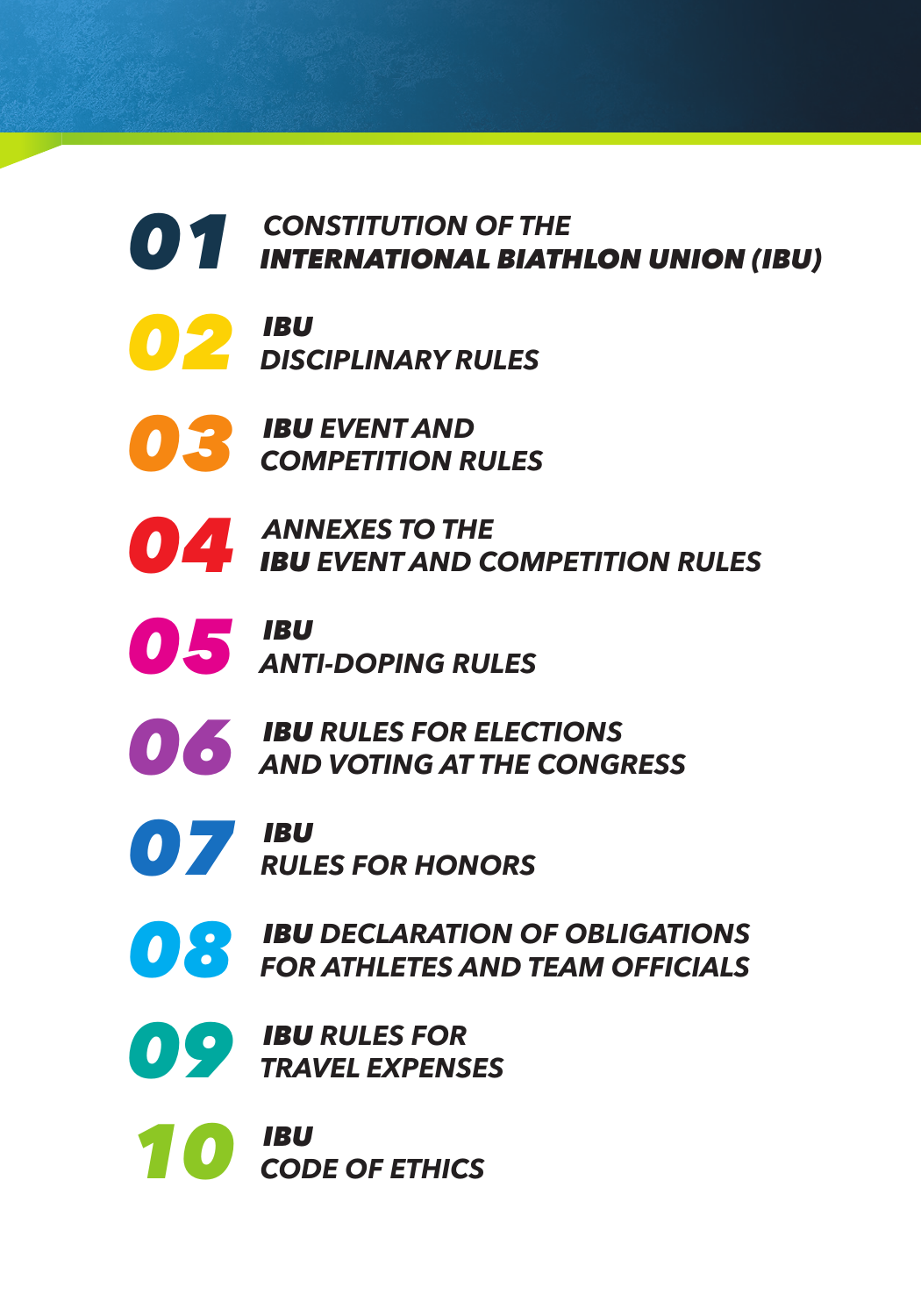# **01** CONSTITUTION OF THE *D1* INTERNATIONAL BIATHLON UNION (IBU)

The IBU was founded on July 2 1993 in Heathrow by London/GBR.

The Constitution was adopted on the same day. Amendments were decided by the 1994, 1996, 1998, 2000, 2004, 2006, 2008, 2010 and 2012 Congresses. **The general reformulation was made by the 2014 Congress that was adapted at the 2016 Congress.**

The Constitution was made subject to Austrian law at the establishment of the seat of the IBU by the Congress at the 1999 Constituent General Assembly in Minsk/BLR.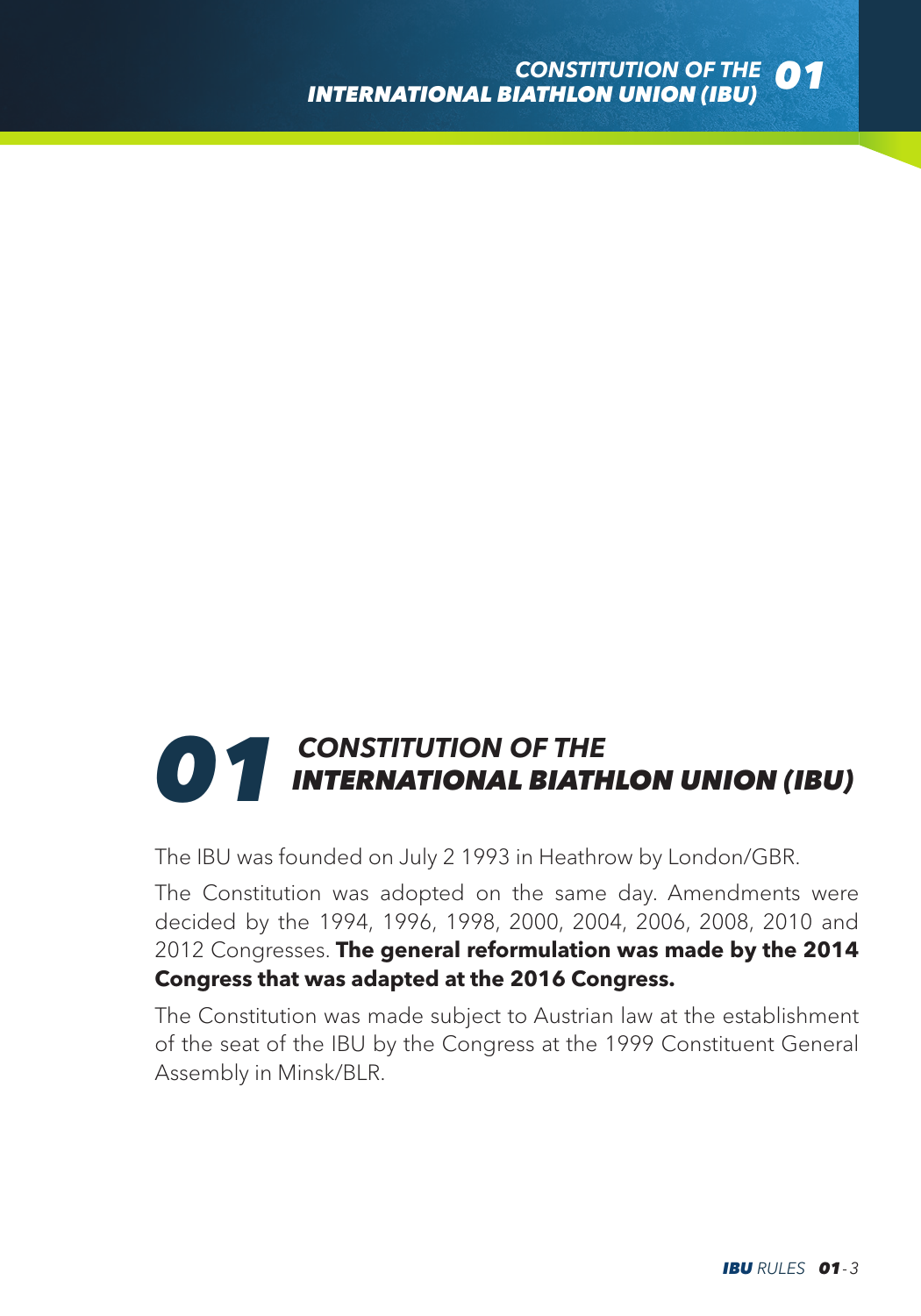#### *LIST OF CONTENTS*

| А.               | <b>GENERAL PROVISIONS</b>                               |    |
|------------------|---------------------------------------------------------|----|
| <b>Article 1</b> | Legal Nature                                            | 7  |
| <b>Article 2</b> | Name, Registered Office, Financial Year                 | 7  |
| <b>Article 3</b> | Affiliation of Members                                  | 7  |
| <b>Article 4</b> | Competence and Representation                           | 7  |
| <b>Article 5</b> | Purpose of the International Biathlon Union             | 7  |
| <b>Article 6</b> | Objectives                                              | 8  |
| <b>Article 7</b> | <b>IBU Events and IBU-Authorized Events</b>             | 8  |
| <b>Article 8</b> | <b>IBU Licenses</b>                                     | 8  |
| <b>Article 9</b> | Nationality of Athletes                                 | 9  |
|                  | <b>Article 10</b> Languages                             | 9  |
|                  | Article 11 Non-Profit                                   | 9  |
| <b>B.</b>        | <b>MEMBERSHIP</b>                                       |    |
|                  | <b>Article 12</b> Types of Membership                   | 10 |
|                  | <b>Article 13</b> Membership Application Process        | 10 |
|                  | <b>Article 14</b> Application Decision                  | 10 |
|                  | <b>Article 15</b> Provisional Membership                | 11 |
|                  | Article 16 Full Members                                 | 11 |
|                  | <b>Article 17</b> Associate Members                     | 13 |
|                  | <b>Article 18</b> Honorary Members                      | 13 |
|                  | Article 19 Duty of all Members to Promote IBU Interests | 13 |
|                  | <b>Article 20</b> Termination of Membership             | 13 |
|                  | <b>Article 21</b> Voluntary Cancellation of Membership  | 14 |
|                  | <b>Article 22</b> Disciplinary Measures and Expulsion   | 14 |
|                  | Article 23 Independence                                 | 14 |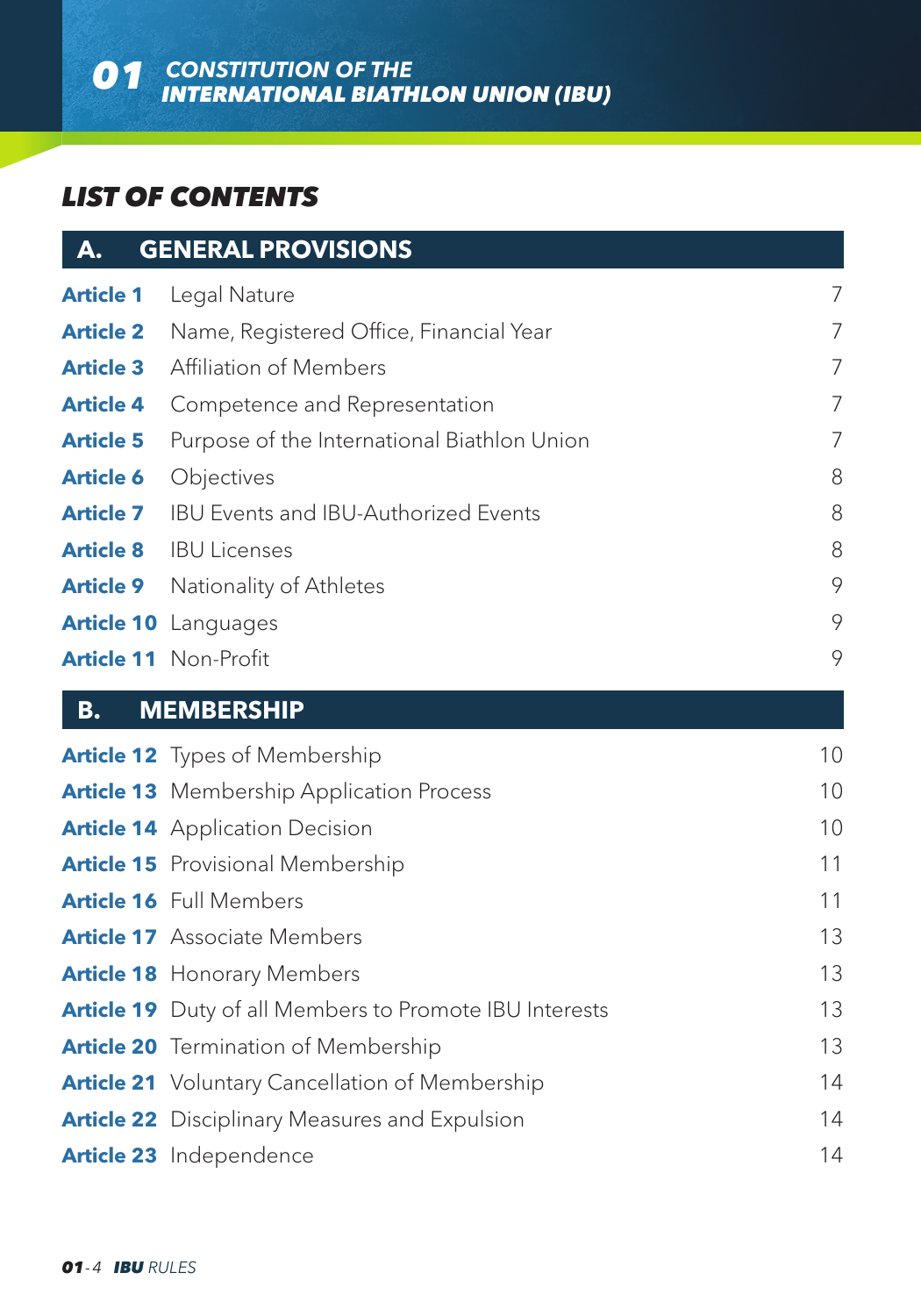### *CONSTITUTION OF THE INTERNATIONAL BIATHLON UNION (IBU) 01*

|                             | <b>C. ORGANIZATION STRUCTURE</b>                            |    |
|-----------------------------|-------------------------------------------------------------|----|
| <b>Article 24</b> Organs    |                                                             | 14 |
|                             | <b>Article 25</b> The Congress                              | 15 |
|                             | <b>Article 26</b> Convening Congress                        | 15 |
| <b>Article 27 Motions</b>   |                                                             | 16 |
|                             | <b>Article 28</b> Jurisdiction of the Congress              | 16 |
|                             | <b>Article 29</b> Entry into Effect of Congress Resolutions | 17 |
|                             | <b>Article 30</b> Registration of Member Federations        | 17 |
|                             | <b>Article 31</b> Announcement of the Agenda                | 17 |
|                             | Article 32 Chair; Public Attendance                         | 18 |
|                             | <b>Article 33</b> Voting Rights; Passing Resolutions        | 18 |
|                             | <b>Article 34</b> Election Committee                        | 19 |
| <b>Article 35 Minutes</b>   |                                                             | 19 |
|                             | <b>Article 36</b> Eligibility; Term of Office               | 20 |
|                             | <b>Article 37</b> Executive Board                           | 20 |
|                             | Article 38 Term of Office; Duties                           | 20 |
| <b>Article 39 President</b> |                                                             | 21 |
|                             | Article 40 First Vice-President                             | 21 |
|                             | <b>Article 41</b> Vice-President of Finance                 | 21 |
|                             | <b>Article 42</b> Secretary General                         | 21 |
|                             | <b>Article 43</b> Executive Board Meetings                  | 21 |
|                             | <b>Article 44</b> Dismissal of Executive Board Members      | 22 |
|                             | <b>Article 45</b> Committees                                | 23 |

#### **D. UNION JURISDICTION**

| <b>Article 46</b> IBU Court of Arbitration  | 24 |
|---------------------------------------------|----|
| <b>Article 47</b> Anti-Doping Hearing Panel | 24 |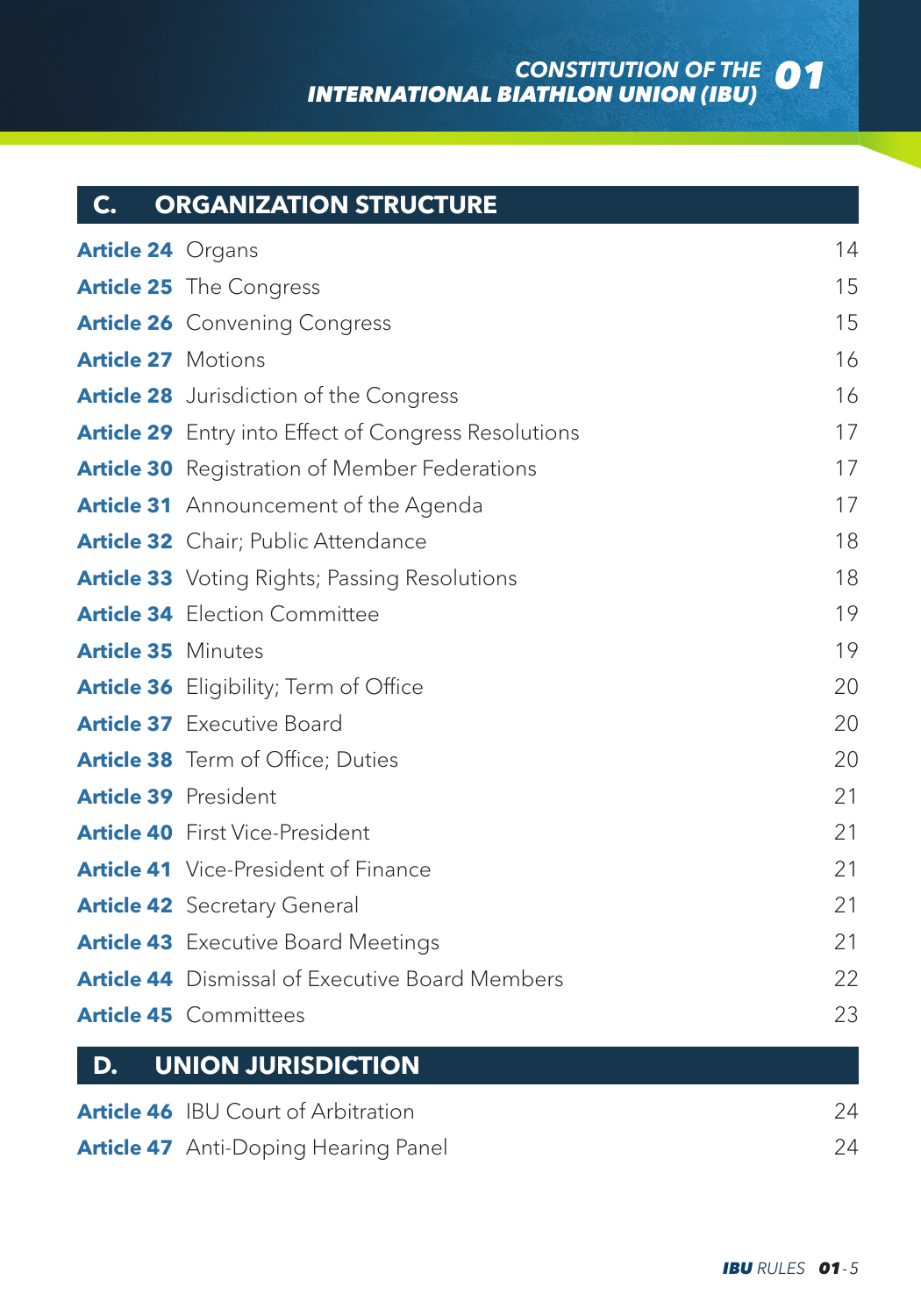*CONSTITUTION OF THE 01 INTERNATIONAL BIATHLON UNION (IBU)*

| E. | <b>CONSTITUTION FINANCIAL PROVISIONS</b>              |    |
|----|-------------------------------------------------------|----|
|    | <b>Article 48</b> Procurement of Funds                | 25 |
|    | <b>Article 49</b> Financial Management; Reserves      | 25 |
|    | <b>Article 50</b> Auditing Firm                       | 25 |
|    | <b>Article 51</b> Elected Auditors                    | 26 |
| F. | <b>RIGHTS</b>                                         |    |
|    | Article 52 The IBU as Rights Holder                   | 27 |
| G. | <b>RULES</b>                                          |    |
|    | <b>Article 53 IBU Rules</b>                           | 27 |
| н. | <b>DISCIPLINARY ACTION</b>                            |    |
|    | <b>Article 54</b> Penalties and Disciplinary Measures | 28 |
| ı. | <b>LIABILITY</b>                                      |    |
|    | <b>Article 55</b> Liability for Public Officials      | 28 |
| J. | <b>LIMITATION OF LIABILITY</b>                        |    |
|    | <b>Article 56</b> Limitation of Liability in Time     | 28 |
| К. | USE OF IBU FUNDS AND ASSETS UPON DISSOLUTION          |    |
|    | <b>Article 57</b> Decisions                           | 28 |

#### **L. ENTRY INTO FORCE**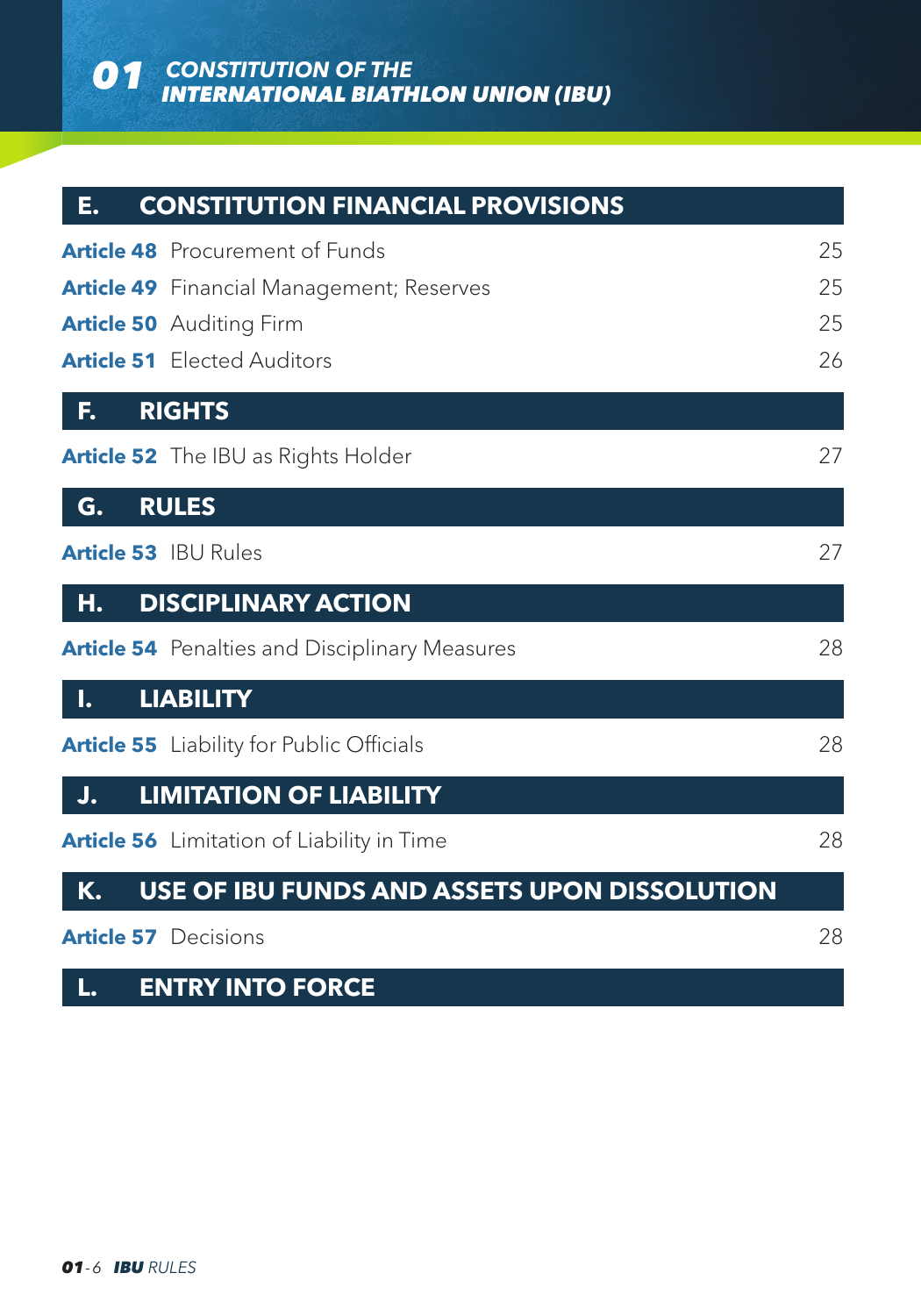#### **A. GENERAL PROVISIONS**

#### **1.** Legal Nature

The International Biathlon Union (IBU) is an association according to the provisions of the Austrian Law of Associations and a non-governmental international organization (NGO) as defined in Austrian Federal Law (Federal Law Gazette 174/1992).

#### **2.** Name, Registered Office, Financial Year

- **2.1** The association bears the name "IBU" ("the International Biathlon Union").
- **2.2** The registered offices of the association and its headquarters are in Salzburg, Austria.
- **2.3** The financial year of the association begins on 1 May and ends on 30 April.

#### **3.** Affiliation of Members

The IBU is the international federation founded by national sports associations that represent the sport of biathlon in their country and that are a recognized ruling body for this sport; only one biathlon federation from each country can become a member of the IBU.

#### **4.** Competence and Representation

- **4.1** The IBU is the supreme international authority in all matters concerning the sport of biathlon and represents the sport of biathlon in all international sports organizations and world sports federations, and in relations with government, the media, business, industry and sponsors.
- **4.2** The IBU cooperates with the IOC, WADA, UNESCO and other international organizations/ international sports organizations.

#### **5.** Purpose of the International Biathlon Union

- **5.1** The International Biathlon Union develops the sport of biathlon and promotes it worldwide.
- **5.2** Biathlon is a sport that combines cross-country skiing, or other forms of movement, with rifle shooting. Biathlon also includes roller biathlon (roller skiing and shooting), cross biathlon (running and shooting), bike biathlon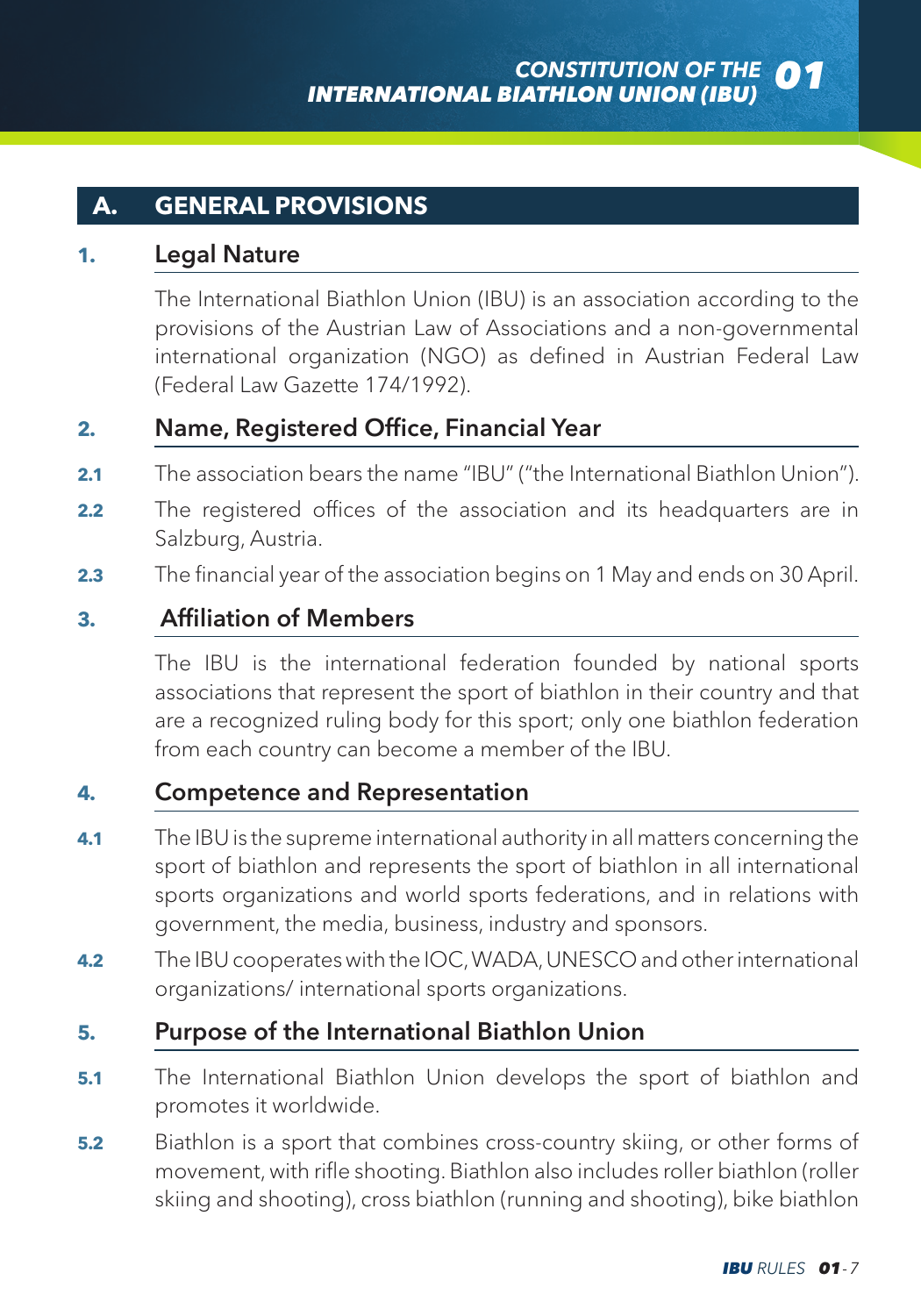(mountain biking and shooting) and snowshoe biathlon (snowshoe hiking and shooting).

**5.3** The IBU constantly aims to improve the conditions and fundamentals of the sport of biathlon and promote its cultural, sporting and humanitarian values worldwide.

#### **6.** Objectives

- **6.1** The IBU sets worldwide rules and regulations for the sport of biathlon and its conduct.
- **6.2** The IBU promotes doping-free biathlon.
- **6.3** The IBU promotes gender equality.
- **6.4** The IBU takes appropriate measures to confront illegal sports betting in the sport of biathlon.

#### **7.** IBU Events and IBU-Authorized Events

- **7.1** The IBU holds all rights pertaining to World Championships, Youth/Junior World Championships, World Cup events, IBU Cup events, Continental Championships, Continental Cups, Regional Cups, and all other international biathlon events (winter and summer) that are and/or will be introduced by it.
- **7.2** Any international biathlon event at which athletes from more than two IBU member federations are invited to compete and/or intend to participate must be approved in writing in advance by the IBU upon application of the respective national member federation.

#### **8.** IBU Licenses

- **8.1** All competition venues require an IBU license to host an IBU event.
- **8.2** The Executive Board sets the criteria for the issue of IBU licenses. It may issue a new IBU license upon written request from the member federation wishing to apply to host an IBU event at a venue in their country if the criteria stipulated in the IBU Rules for Licenses are met.
- **8.3** The venue must have obtained a valid IBU license before the start of the application/bidding process. For WCH applications, the A-license must be valid at least until the end of the season in which the WCH is hosted.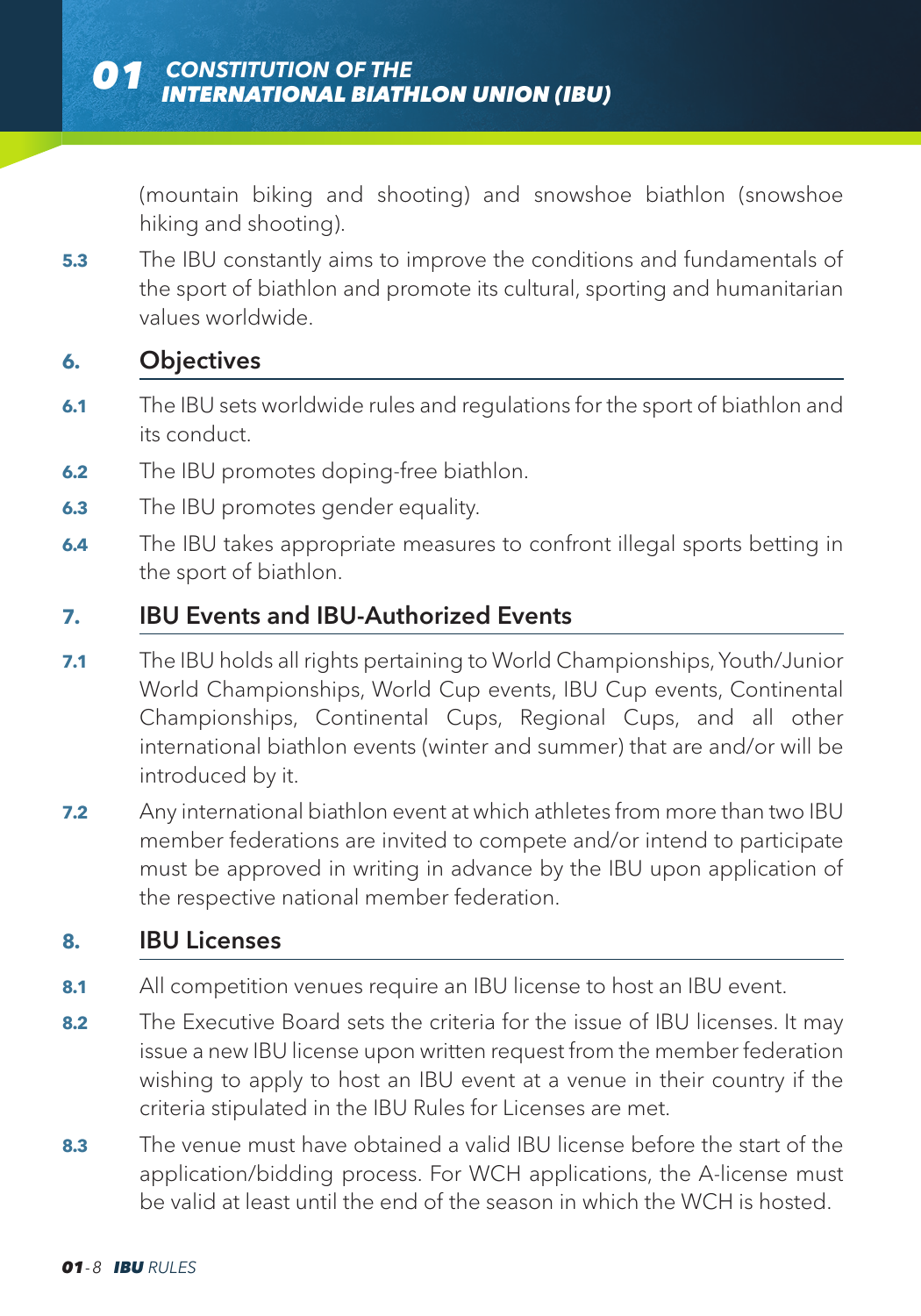#### **9.** Nationality of Athletes

The sphere of responsibility of the member federations is restricted to the territory of the country they represent. The respective member federation may only enter athletes who are citizens of the respective country. Athletes who are citizens of two or more countries at the same time may start either for one of them, as they may elect. However, after having started for one country in the Olympic Games, in Continental or Regional Games or in World or Continental Championships under the authority of the IBU, they may not start for another country, unless they meet the conditions for athletes who have changed their citizenship or acquired a new citizenship. Athletes who have started for one country in the Olympic Games, in Continental or Regional Games and/or World or Continental Championships under the authority of the IBU, and who have changed their citizenship or assumed a new citizenship may not participate in IBU competitions representing their new country until at least two years have passed since they last started for their former country. This period may be reduced or even annulled, with the agreement of the IBU member federations concerned, by the Executive Board of the IBU, which will take into account the circumstances of each case.

Stateless persons may participate for a member federation assigned by the IBU Executive Board upon the authorization of the IBU Executive Board and with that member federation's agreement.

#### **10.** Languages

- **10.1** The official language of the IBU is English.
- **10.2** The official Congress languages are English, German and Russian. In all other situations, the IBU organs, committees and other bodies may set one of the Congress languages as their working language.
- **10.3** For the interpretation of the IBU rules, decisions and relevant documents, the English-language wording is authoritative.

#### **11.** Non-Profit

The IBU acts as a non-profit organization as defined in its Constitution and supports the non-profit purposes of its member federations. Any Union funds may only be used for purposes that are in conformity with this Constitution.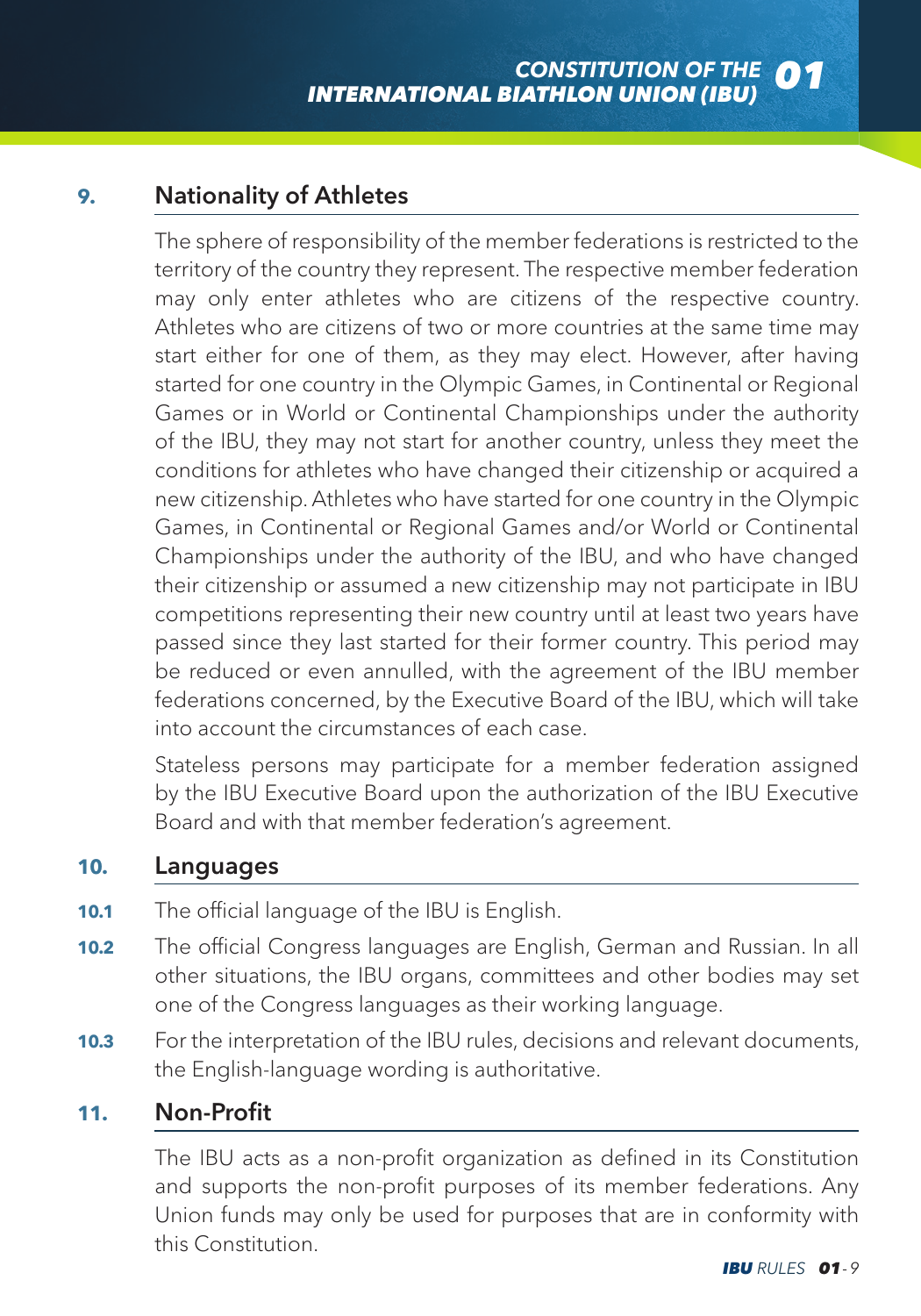#### **B. MEMBERSHIP**

#### **12.** Types of Membership

The IBU has the following types of membership: provisional, full, associate and honorary.

#### **13.** Membership Application Process

- **13.1** Membership applications are to be submitted in writing to the IBU Secretary General.
- **13.2** The applicant must be the recognized ruling body for biathlon in its country. It must submit the application, a copy of the applicant's statutes and a legally binding signed declaration containing the following pledges:
	- Compliance with, and implementation on a national level of, the Constitution of the IBU, the IBU rules and regulations, and the resolutions of the IBU Congress and Executive Board.
	- Annual organization and conduct of biathlon competitions in either winter or summer biathlon in the applicant's own country.
	- Recognition of the international Court of Arbitration for Sports (CAS) as the final authority responsible for disputes.
	- Compliance with the provisions of the IOC Charter.
	- Compliance with the WADA CODE.

#### **14.** Application Decision

- **14.1** The membership application will be decided by the Executive Board. The rejection of a membership application requires justification.
- **14.2** The applicant will initially be granted the status of provisional member. This status must be confirmed by the IBU Congress.
- **14.3** It is the Congress that decides whether a provisional member is to be granted full membership, upon proposal by the Executive Board. A provisional member may only be granted full membership if such membership applicant meets all of its obligations towards the IBU stipulated in the Constitution. The provisional member must address the request for full membership to the Executive Board.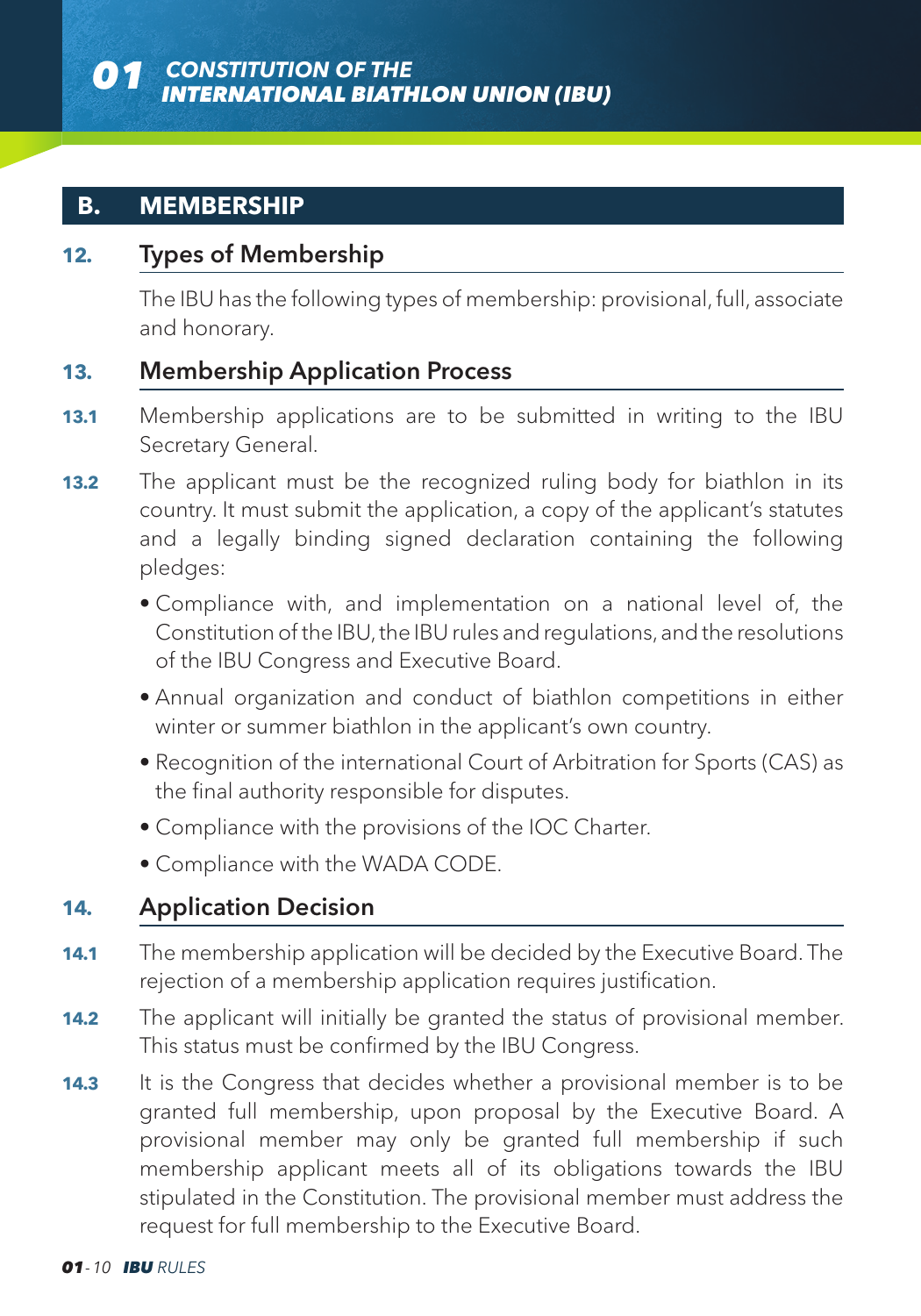#### **15.** Provisional Membership

- **15.1** Provisional members participate at the Congress without the right to vote.
- **15.2** Provisional members are entitled to enter their athletes, in accordance with the applicable rules, in all IBU events and competitions authorized by the IBU.
- **15.3** Provisional members are to be heard by the IBU Executive Board in all matters that concern them.
- **15.4** Provisional members may take part in IBU programs and may organize international biathlon competitions that have been approved by the IBU.
- **15.5** Provisional members must promote the IBU objectives. They must furthermore comply with, and implement on a national level, the IBU Constitution, all IBU rules and regulations, and the resolutions passed by the Congress and the Executive Board.
- **15.6** Provisional members must pay an annual membership fee, amounting to half of the membership fee paid by full members, by the end of the financial year.
- **15.7** Provisional members must report to the IBU Headquarters annually by the end of the fiscal year on their national biathlon activity (competitions) if they have not entered athletes in IBU competitions.
- **15.8** Provisional members must ensure, as far as possible, that no biathlon events or competitions are organized in their country other than such that have been authorized in writing in advance, at the national level by them, or at the international level by the IBU Executive Board.
- **15.9** Provisional members must provide a copy of any relevant amendment of their constitution to the IBU for review.

#### **16.** Full Members

- **16.1** Full members participate at the Congress with the right to vote.
- **16.2** Full members are entitled to enter their athletes in accordance with the applicable rules in all IBU events and IBU-authorized competitions.
- **16.3** Full members are to be heard by the Executive Board in all matters that concern them.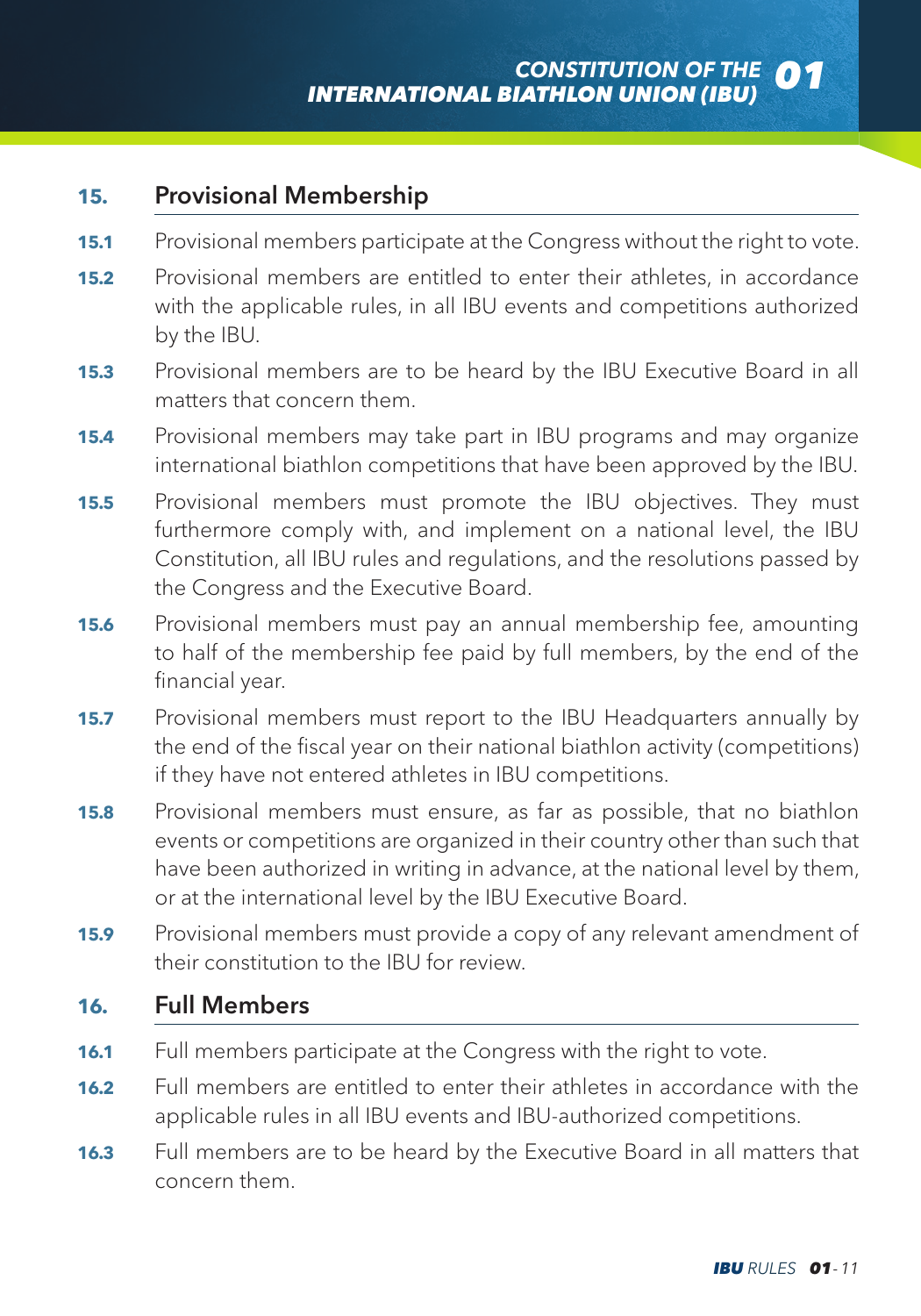- **16.4** Full members may take part in IBU programs and may organize international biathlon competitions that have been approved by the IBU.
- **16.5** Full members must promote the IBU objectives. They must furthermore comply with, and implement on a national level, the IBU Constitution, all IBU rules and regulations, and the resolutions passed by the Congress and the Executive Board.
- **16.6** Full members must pay an annual membership fee by the end of the financial year.
- **16.7** Full members must report to the IBU Headquarters annually by the end of the fiscal year on their national biathlon activity (competitions) if they have not entered athletes in IBU competitions.
- **16.8** Full members must ensure, as far as possible, that no biathlon events or competitions are organized in their country other than such that have been authorized in writing in advance, at the national level by them, or at the international level by the IBU Executive Board.
- **16.9** Full members must provide a copy of relevant amendment of their constitution to the IBU for review.
- **16.10** Full members may make submissions to the Executive Board, submit motions to the Congress, and may nominate persons who are citizens of the country in which the nominating member federation has its registered office.

Any member federation may nominate up to two persons for two different functions on the Executive Board. Once one nation's nominee is elected, the second nomination for the EB is deemed to be withdrawn.

Member federations may nominate only one person for the Auditors and one person for the Technical Committee.

No nation may hold more than one function on any body with the exception of the nationality of the representative of the Athletes in the Technical Committee.

The election order will be:

- Executive Board in the sequence as set in the Constitution
- Auditors
- Technical Committee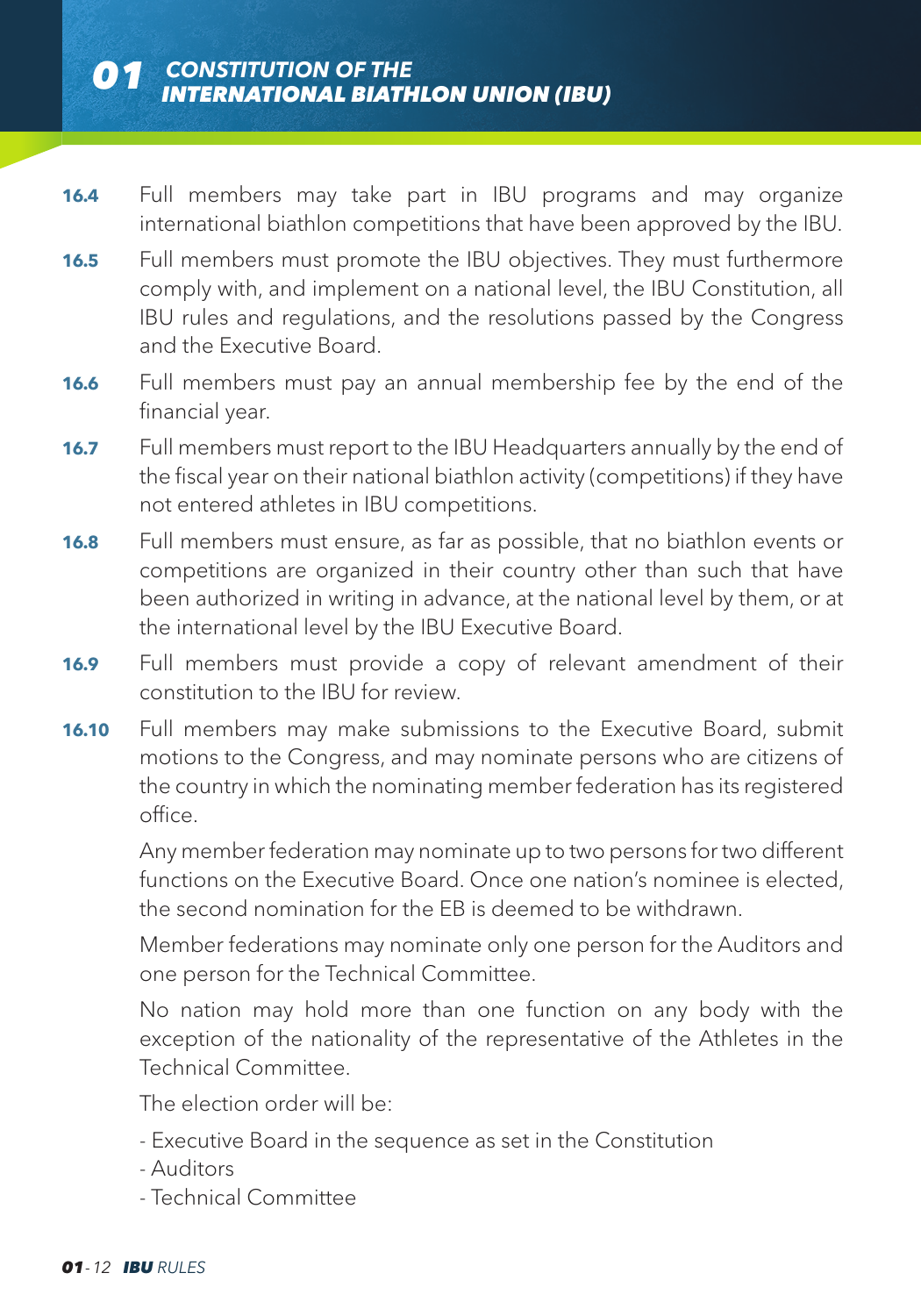- **16.11** Full members may inspect any contracts concluded by the Executive Board at the IBU Headquarters. Full members are obligated to maintain absolute secrecy towards third parties regarding the subject and content of any contracts they have viewed.
- **16.12** If a full member does not fulfil any of the above-mentioned obligations, the Executive Board may relegate that full member to provisional status.

#### **17.** Associate Members

- **17.1** The IBU Executive Board may admit international organizations that are interested in the sport of biathlon, or in a sport that is similar to the biathlon, as associate members of the IBU.
- **17.2** The written admission application and the written declaration that the organization will adhere to the purpose and objectives of the IBU must be addressed to the Executive Board.
- **17.3** The Executive Board will decide whether to admit the organization as an associate member. The rejection of an application for admission requires justification.

#### **18.** Honorary Members

The Congress may confer honorary membership upon individuals who have rendered the IBU exceptional services, upon the proposal of the Executive Board or the motion of a member federation. The IBU Rules for Honors are to be observed.

#### **19.** Duty of all Members to Promote IBU Interests

All members of the IBU are obligated to promote the interests of the IBU according to their ability, and to refrain from doing anything that could cause any harm to the reputation and/or the purpose of the IBU.

#### **20.** Termination of Membership

Membership in the IBU may be terminated by voluntary cancellation of membership, expulsion, dissolution of the membership federation concerned, non-admission of the provisional member as a full member by the Congress, and upon dissolution of the IBU.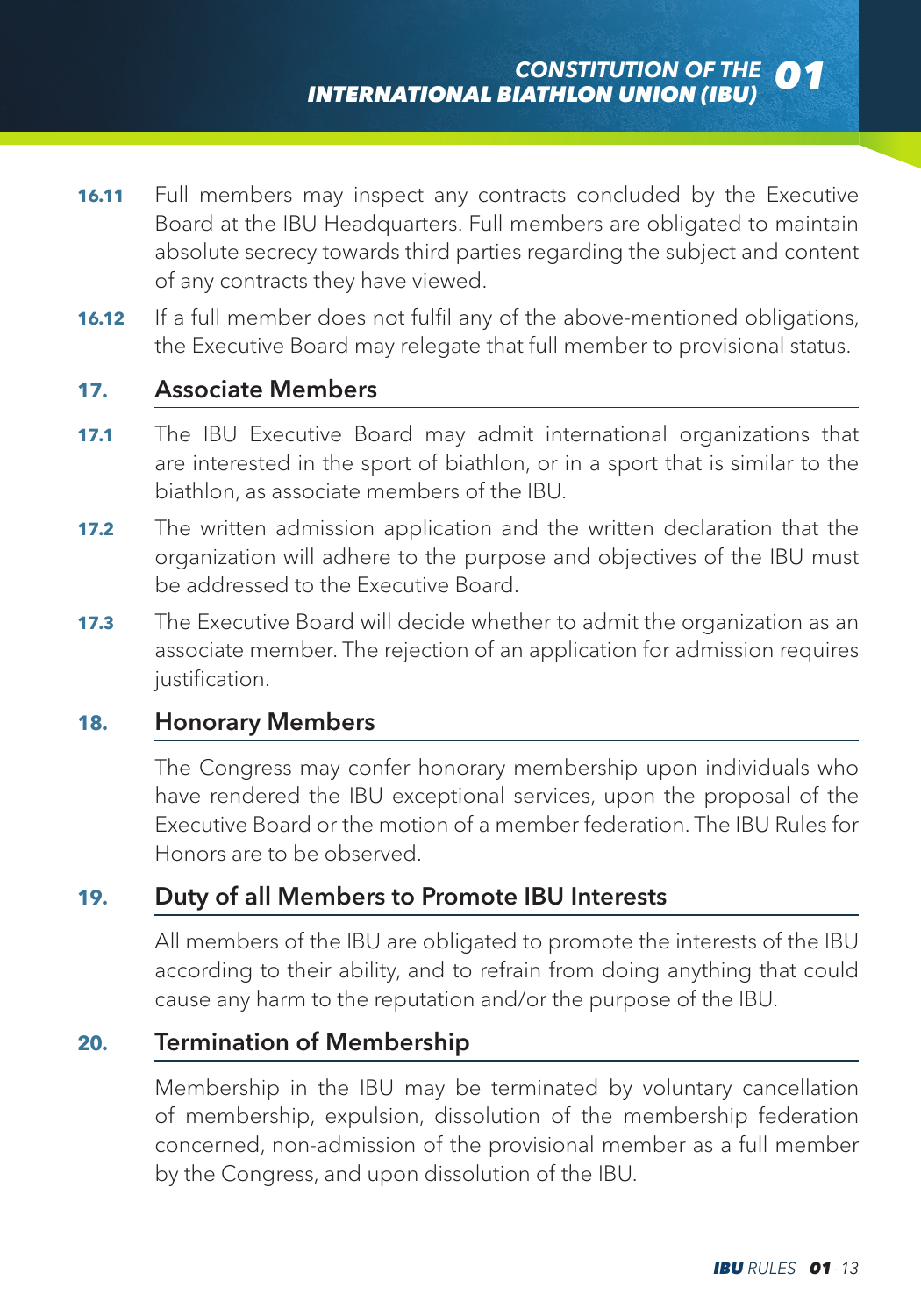#### **21.** Voluntary Cancellation of Membership

Any member may cancel its membership of the IBU by written declaration, which must be received by the IBU Headquarters no later than four (4) months before the end of the fiscal year, with effect from the end of that fiscal year.

#### **22.** Disciplinary Measures and Expulsion

- **22.1** Upon violation of the Constitution or the IBU Rules, disciplinary measures may be imposed by the Executive Board as stipulated in the Disciplinary Rules.
- **22.2** Any member that continues to seriously violate the Constitution and/or the rules and regulations of the IBU may be expelled by the Congress at the request of the Executive Board. The Executive Board may propose the expulsion of a member to the Congress.
- **22.3** The member may appeal the Executive Board's decision to expel it, in writing, by sending the request 90 days before the Congress to the IBU Headquarters. The Congress' decision is final.

#### **23.** Independence

Each member is to organize its association activities independently and is to ensure in its statutes that its organs are chosen by its general assembly.

#### **C. ORGANIZATION STRUCTURE**

#### **24.** Organs

The IBU has the following organs:

- The Congress is the supreme and legislative organ;
- The Executive Board is the executive organ;
- The Anti-Doping Hearing Panel is the jurisdictional organ in doping cases;
- The Court of Arbitration is the jurisdictional organ in all other cases.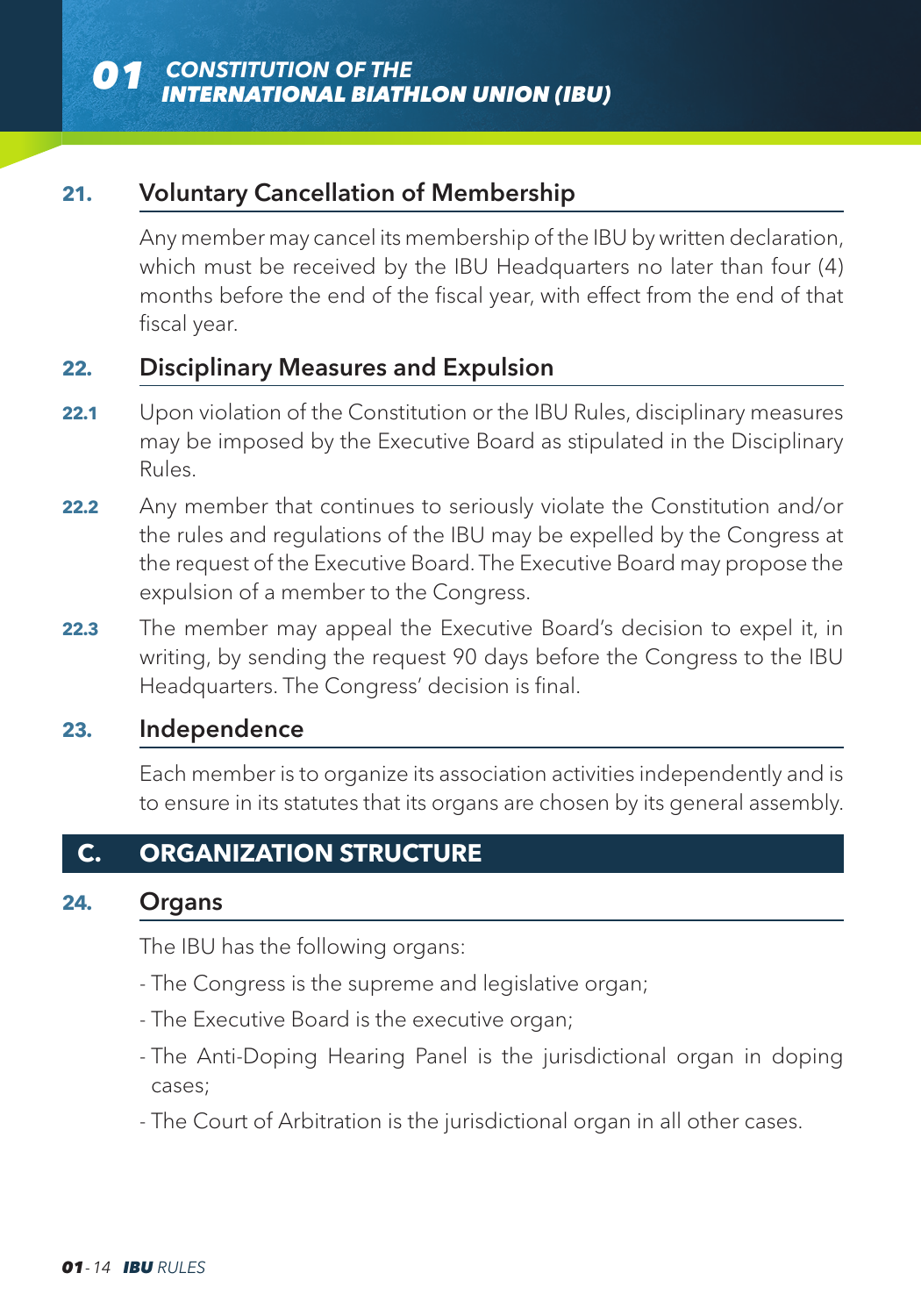#### **25.** The Congress

- **25.1** The Congress consists of the representatives of the full members, of the non-voting representatives of the provisional and associate members, and of the non-voting members of the Executive Board. The chairpersons of the IBU Committees are entitled – and the Elected Auditors are required – to attend the Congress.
- **25.2** Each member federation may register up to three (3) official delegates to attend the Congress.
- **25.3** As the supreme organ, the Congress holds jurisdiction in all IBU affairs that have not expressly been delegated to other organs or bodies.

#### **26.** Convening Congress

- **26.1** The Executive Board convenes a Regular Congress every two years (every even-numbered year); it takes place between June and September. The venue of the regular Congress is decided by the Congress. Member federations may bid to host a Congress by sending a written application to host the next Congress no later than 90 days before the Congress.
- **26.2** Invitations to attend the Congress must be sent out to the member federations, the Executive Board, the respective chairman of each Committee and to the Auditors by the Secretary General 120 days before the beginning of the Congress. The invitation must be accompanied by a registration form.
- **26.3** The Executive Board may convene an Extraordinary Congress if this, in its judgment, appears necessary.
- **26.4** The Executive Board must convene an extraordinary Congress if more than four (4) elected members of the Executive Board have resigned, if a well-founded motion has been submitted to this end by one tenth (1/10) of the member federations, or if such a decision is made by the simple majority of the Executive Board. Extraordinary Congresses must be held within two (2) months of receipt of the motion. The place and time of any Extraordinary Congress will be determined by the Executive Board.
- **26.5** If the elected host venue declares its inability to hold the Congress, or in exigent circumstances, the Executive Board will finally determine the host.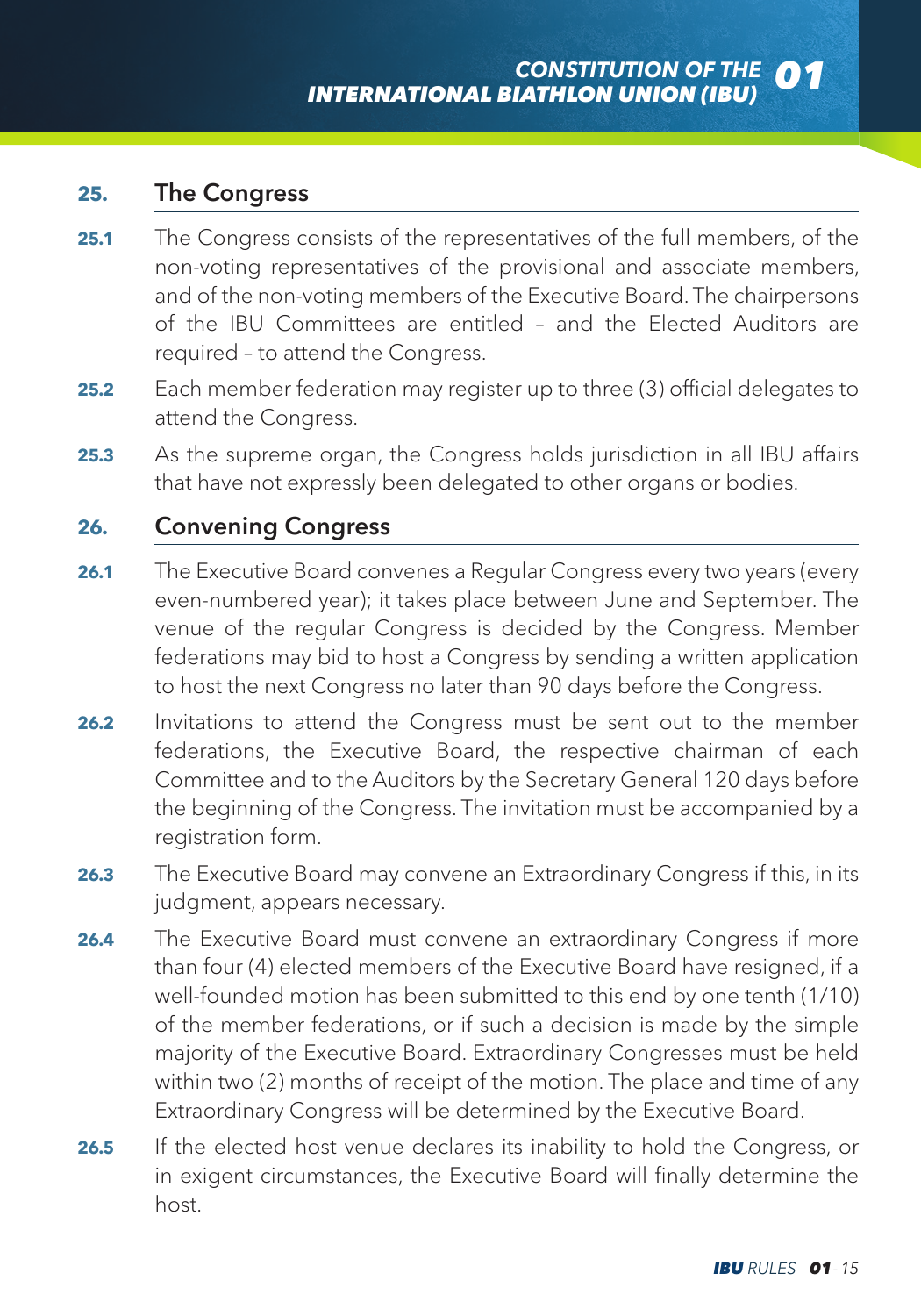#### **27.** Motions

- 27.1 Motions to the Congress may be made by full members and by the Executive Board.
- **27.2** Motions from full members must be signed by their president or secretary general and must be submitted in writing not later than 90 days before the Congress (if it is a regular Congress) or not later than one (1) month before the Congress (if it is an extraordinary Congress) to the Secretary General. All duly received motions are to be included in the agenda of the Congress.
- **27.3** Motions that are submitted late or are brought forward during the course of the Congress may only be discussed and ruled upon if the Congress decides by a two third (2/3) majority (qualified majority) of votes cast to do so.
- **27.4** Motions to change the Constitution or to change the purpose of the IBU – and motions aiming at the dissolution of the IBU or its fusion with another association – may only be dealt with if they have been submitted before the set deadline and included in the final agenda that has been distributed to the members. Otherwise they will be on the agenda of the next following Congress.

#### **28.** Jurisdiction of the Congress

The Congress is responsible for:

(1) The opening confirmation of the formalities (attendance, agenda, appointment of an election committee, approval of the minutes of the previous Congress, voting rights)

- (2) The admission of full members
- (3) The expulsion of a member

(4) Receipt of the reports of the Executive Board, Elected Auditors and the certified auditing firm

- (5) Approval of the financial statements
- (6) Approval of the budgets for the next two financial years
- (7) Discharge of the Executive Board
- (8) Election of the Executive Board (every four years)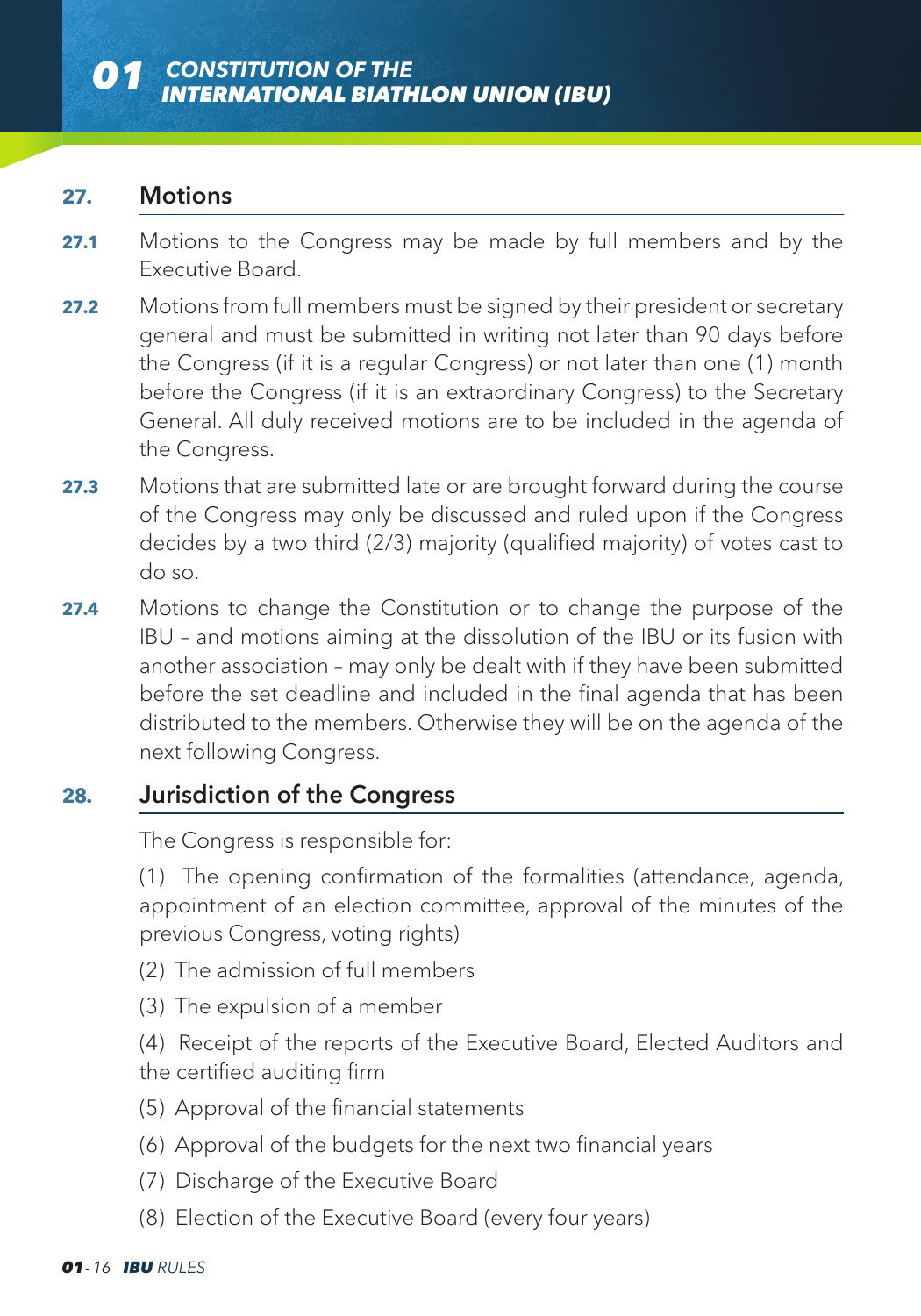(9) Election of the members of the Technical Committee (every four years)

- (10) Election of the Elected Auditors (every four years)
- (11) Election of the annual accounts auditing firm

(12) Confirmation of amendments to the Constitution and to any IBU rules that the Executive Board has made in urgent cases since the last Congress

(13) Voting on motions to amend the Constitution, the Disciplinary Rules, the Event and Competition Rules and its annexes, to the Anti-Doping Rules and to any other IBU rules – as far as they do not fall within the authority of the Executive Board

- (14) Selecting the hosts of the IBU World Championships
- (15) Selecting the host and the venue of the next Congress
- (16) Appointing honorary members (if applicable)

(17) Confirmation of the removal from an elected IBU function and replacement (if applicable)

(18) Dissolution of the IBU (if applicable)

#### **29.** Entry into Effect of Congress Resolutions

Resolutions passed by the Congress will become effective for all member federations 60 days after the Congress, unless the Congress sets another date for a resolution to take effect.

#### **30.** Registration of Member Federations

Members must submit their registration of up to three (3) official IBU Congress delegates no later than 90 days before the start of a Regular Congress/at least 30 days before the start of an Extraordinary Congress.

#### **31.** Announcement of the Agenda

**31.1** The IBU Secretary General is to send the Congress agenda and handbook to the Congress participants no later than one (1) month before the beginning of a Regular Congress, and two (2) weeks before the beginning of an Extraordinary Congress.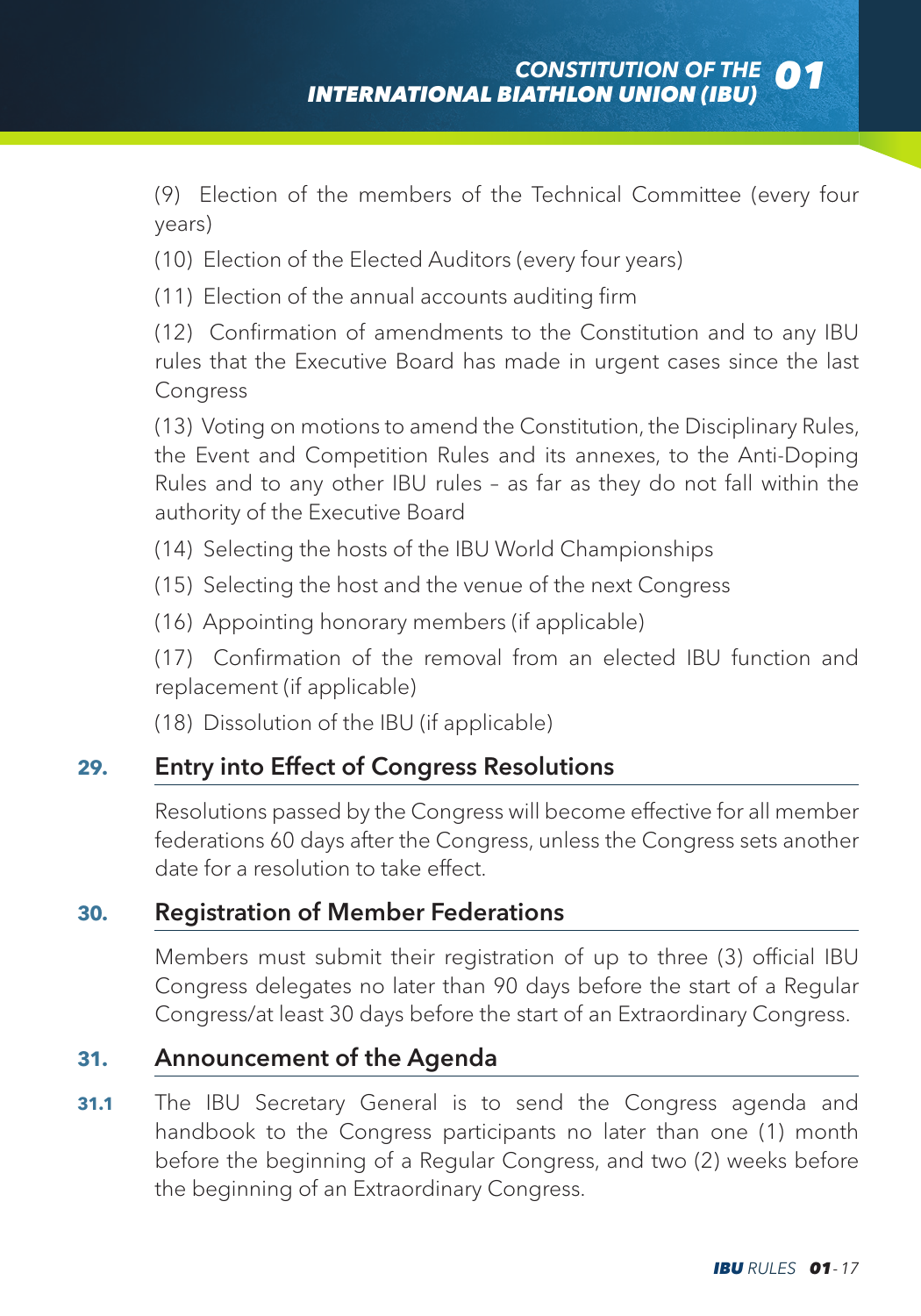- **31.2** In addition to all motions duly submitted by the Executive Board and the members, the agenda must include the following items:
	- (1) An address by the President
	- (2) Confirmation of attendance and number of votes
	- (3) Adoption of the agenda
	- (4) Confirmation of duly-called Congress
	- (5) Appointment of tellers of votes and election committee
	- (6) Approval of the minutes of the last Congress
	- (7) Report by the Executive Board on activities since the last Congress
	- (8) Report by the Elected Auditors
	- (9) Report by the certified auditing firm
	- (10) Approval of the financial statements and budgets
	- (11) Discharge of the Executive Board
	- (12) Elections (in Winter Olympic years)
	- (13) Appointment of WCH hosts
	- (14) Appointment of Congress hosts

#### **32.** Chair; Public Attendance

- **32.1** The Congress will be chaired by the President of the IBU or, in his absence, by the First Vice-President.
- **32.2** The sessions of the Congress are not public. At the proposal of the chair, the Congress may decide by simple majority to open up parts of the Congress to the public.

#### **33.** Voting Rights; Passing Resolutions

- **33.1** Every full member has one vote; provisional and associate members are not entitled to vote.
- **33.2** Full members exercise their right to vote by one of their officially registered delegates. Deferring the right to vote to others (voting by proxy) is forbidden. Persons holding any IBU function may not exercise a full member's right to vote.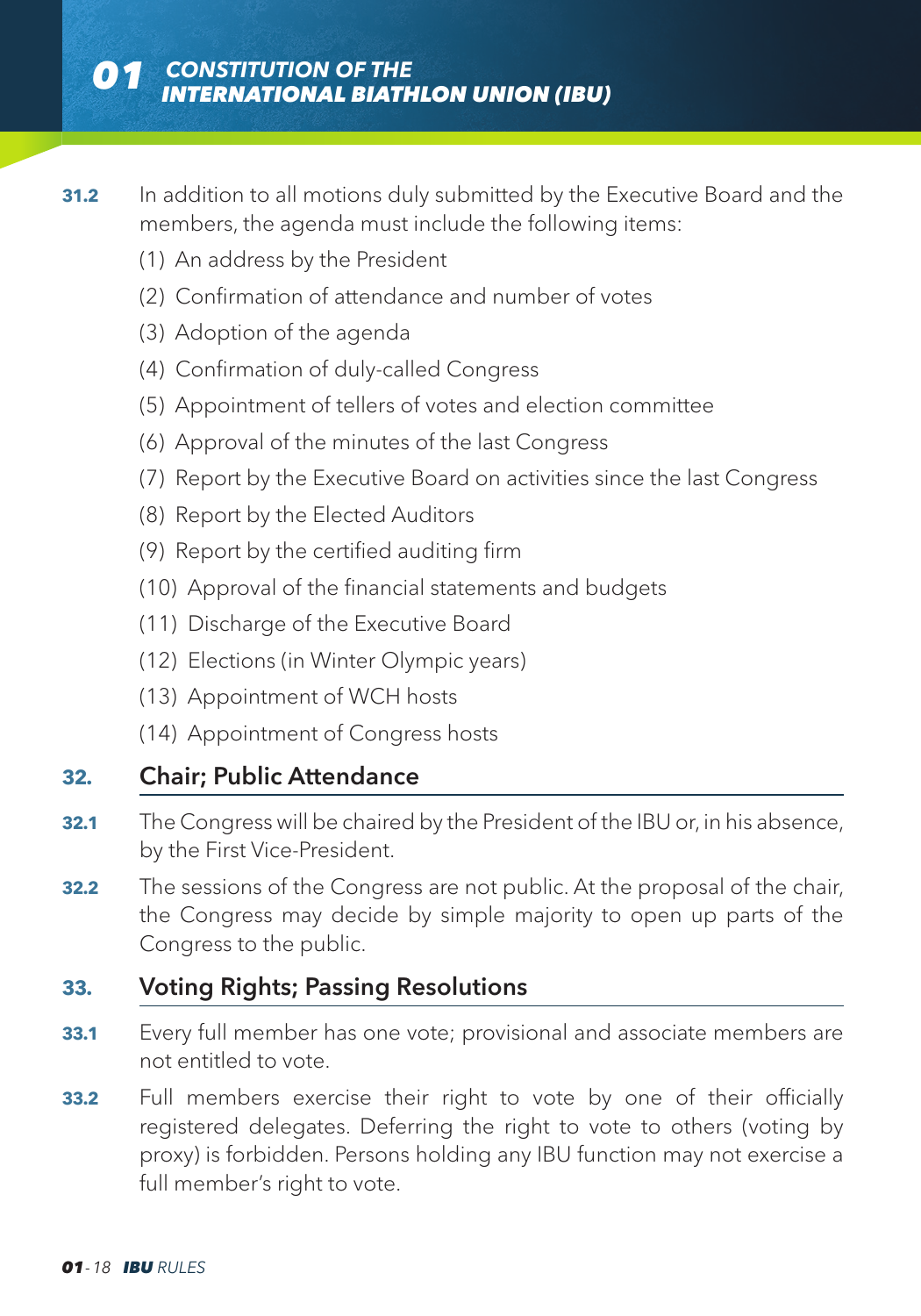- **33.3** Any duly-called Congress is competent to pass a resolution regardless of the number of the votes present. At the beginning of the Congress, the Secretary General will announce the number of members that are eligible to vote according to this Constitution.
- **33.4** Congress resolutions are passed by simple majority of the votes cast; motions to amend the Constitution must be carried by a two third (2/3) majority (qualified majority) of the votes cast. Motions to dissolve the IBU must be carried by a two third (2/3) majority (qualified majority) of the votes cast at two successive Congresses.
- **33.4.1** "Simple majority" means more than 50 % of the votes cast. "Qualified majority" means two thirds (2/3) or more of the votes cast.
- **33.4.2** Abstentions and invalid votes are not to be considered to be votes cast. They are disregarded.

#### **34.** Election Committee

The Election Committee, which is responsible for monitoring elections for IBU functions, consists of a chairperson and two more members elected by the Congress by simple majority.

#### **35.** Minutes

- **35.1** The Secretary General is to prepare written minutes of the Congress, which must include: the confirmation that the Congress was convened according to the provisions in the Constitution, the number of voting members, the number of voting members present, the results of the elections with the respective numbers of votes, the hosts of the WCH and Congress appointed, and the resolutions with the result of votes.
- **35.2** The minutes must be accompanied by a list of attendees.
- **35.3** The minutes must be signed by the chairperson of the Congress and the Secretary General, and distributed to all members within one (1) month after the Congress. The minutes will be considered approved if no written objection regarding the content is addressed to the Secretary General within one (1) month after distribution of the minutes. Any request for amendment or objection will be presented to the next IBU Congress.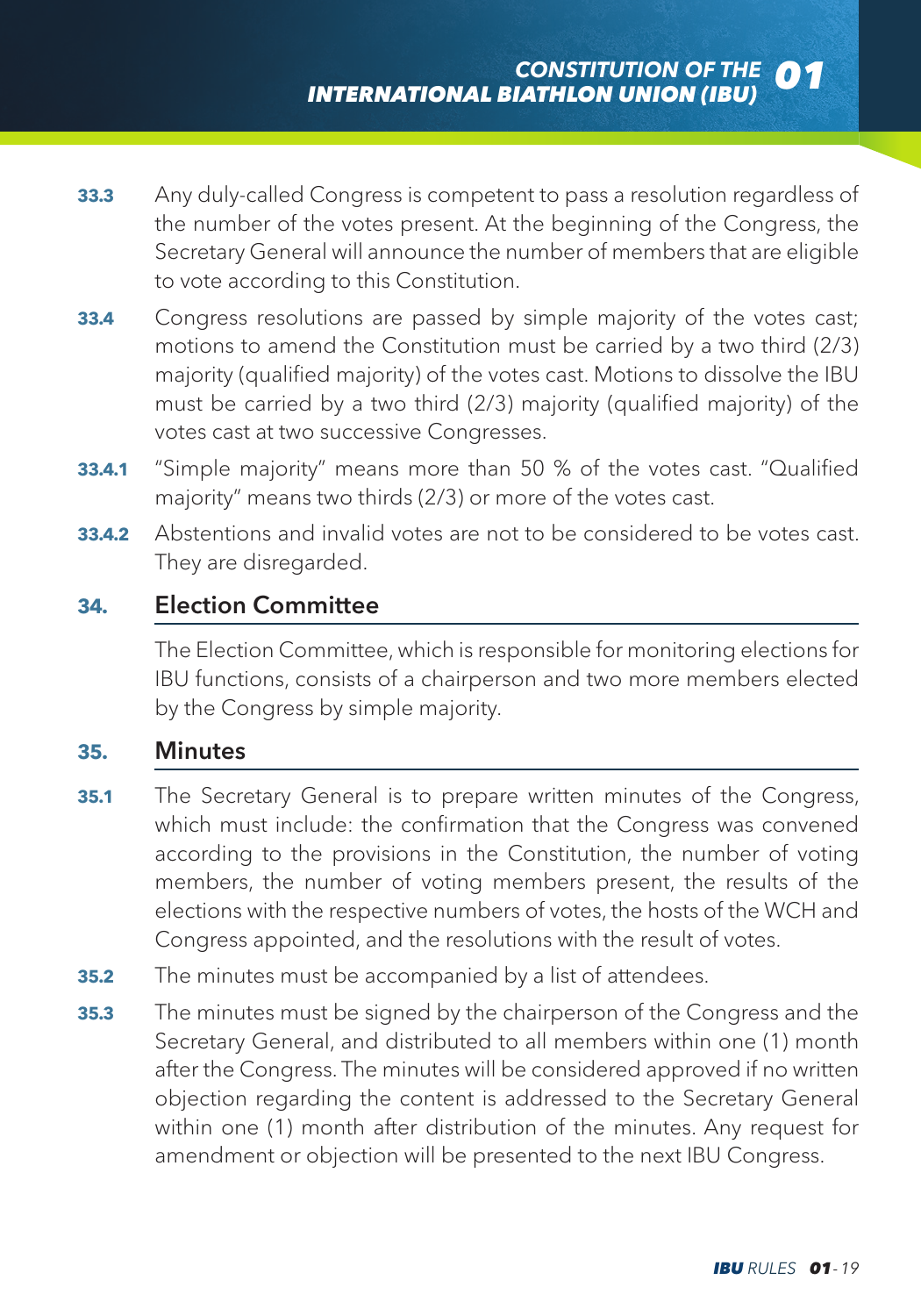#### **36.** Eligibility; Term of Office

- **36.1** Only persons who at least 90 days before the beginning of the Congress have been nominated in writing to the IBU Secretary General by a full member may be elected onto the Executive Board, the Technical Committee or as an Auditor. Article 16.10 applies accordingly.
- **36.2** Members of the Technical Committee should have a valid IBU IR license and/or have significant proven practical experience in the sport of biathlon and/or be or have been coaches or athletes within the past four (4) years before the candidacy. Elected Auditors must have appropriate professional expertise and practical experience.
- **36.3** All members of IBU organs are elected for a period of four (4) years; they remain in office until the next elections. Retiring officials are required to be available for assignment procedures and briefings relating to their replacement for a period of 20 days following the new elections.

#### **37.** Executive Board

The IBU Executive Board is composed of nine (9) people elected by the Congress plus an appointed Secretary General (who has no voting rights):

- (1) President
- (2) First Vice-President
- (3) Vice-President of Finance

and six (6) members of the Executive Board.

#### **38.** Term of Office; Duties

- **38.1** The Executive Board is elected by the Congress for a term of four (4) years.
- **38.2** Board members may be re-elected. Every Executive Board function must be exercised personally by the elected individual.
- **38.3** During their term of office, the Executive Board bears responsibility for the IBU on the basis of the Constitution and the decisions of the IBU Congress.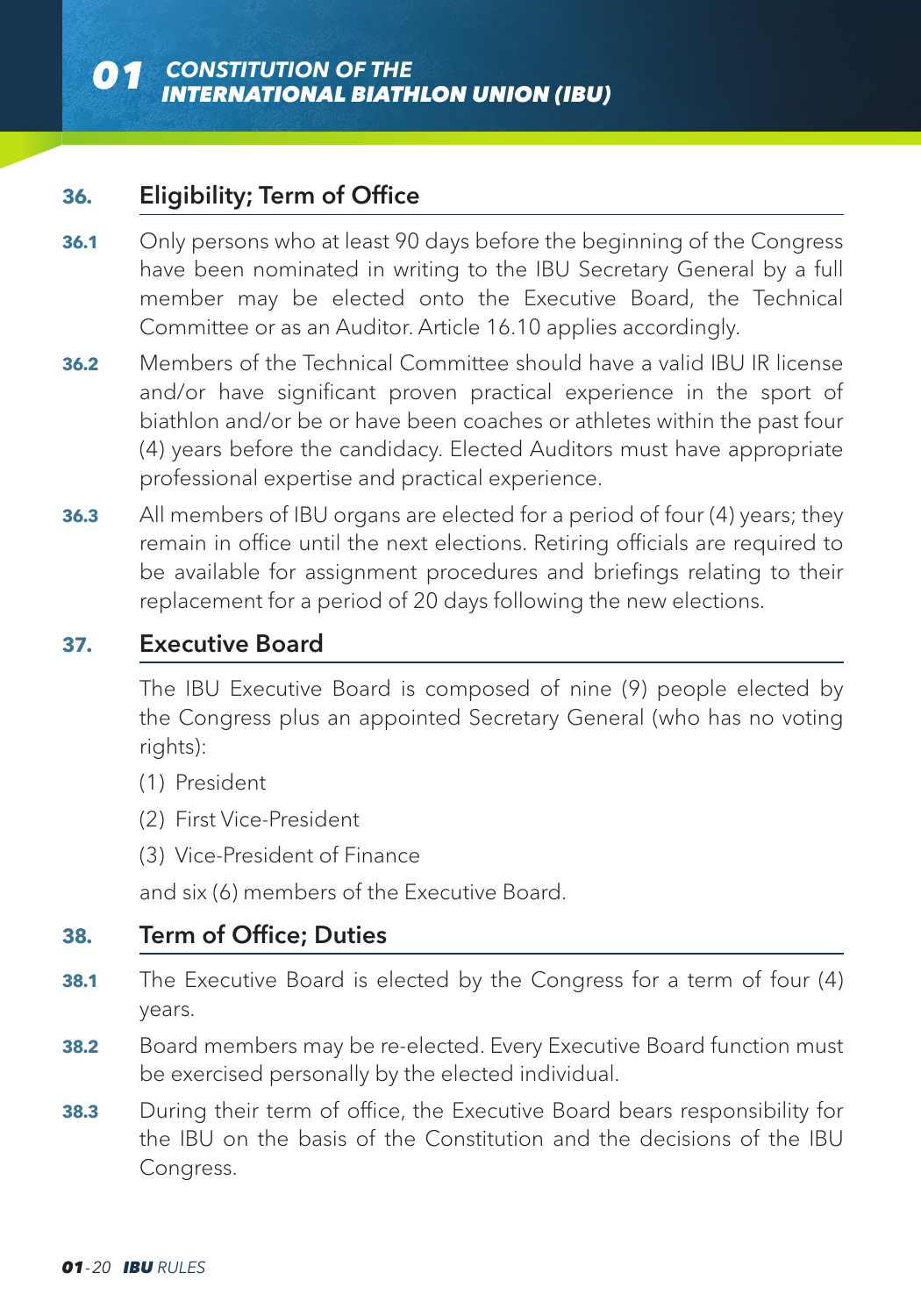#### **39.** President

- **39.1** The President represents the IBU in all important issues, directs the Executive Board, and monitors the activities of the Secretary General and Headquarters.
- **39.2** The President, the Vice-President (VP) of Finance and the Secretary General are authorized to represent the IBU externally. Legally binding contracts must be signed by the President and the VP of Finance.

#### **40.** First Vice-President

The First Vice-President is the deputy of the President. If the President is unable to exercise his office more than just temporarily, the first Vice-President is to represent him.

#### **41.** Vice-President of Finance

The Vice-President of Finance is responsible for the financial and business affairs of the IBU. The VP of Finance represents the IBU in financial matters, and reports on the financial situation to the Executive Board and to the Congress.

#### **42.** Secretary General

- **42.1** The Secretary General is appointed by the Executive Board on proposal of the President.
- **42.2** The Secretary General is a non-voting member of the Executive Board.
- **42.3** The Secretary General manages the day-to-day business of the IBU in accordance with the resolutions passed by the Congress and the Executive Board, and is in charge of the IBU Headquarters. The Secretary General's signatory power encompasses the implementation of the daily affairs of the IBU, the individual details of which are set by the President and the VP of Finance.

#### **43.** Executive Board Meetings

**43.1** At least two times per year, the President convenes Executive Board meetings, stating a provisional agenda.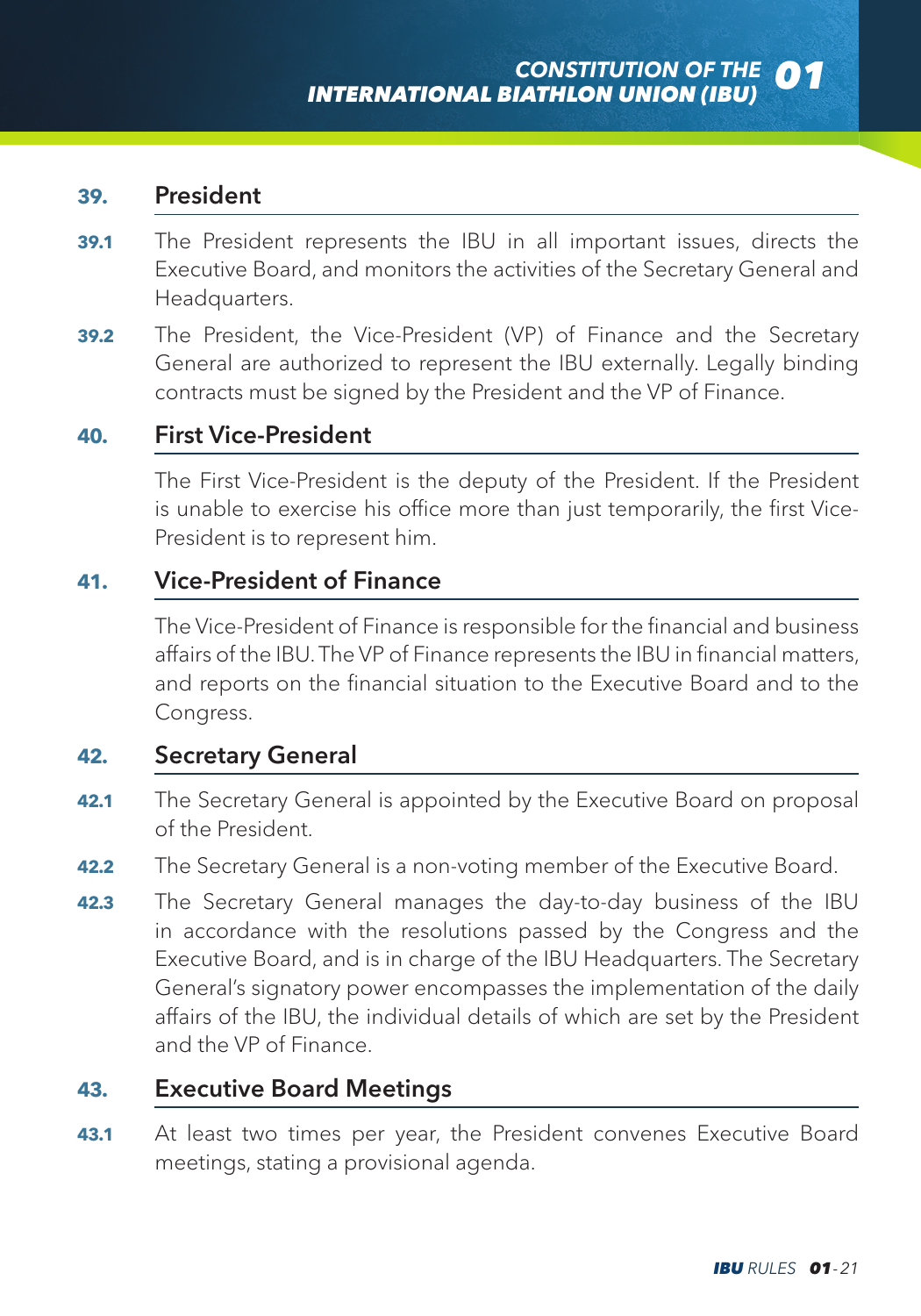- **43.2** The Executive Board is competent to pass resolutions if all of its members have been summoned to attend the meeting and at least half of the voting Executive Board members are present.
- **43.3** Executive Board resolutions will be passed by simple majority; in the event of a tie, the President will finally decide the issue.
- **43.4** Minutes must be kept of the meetings. They must contain the names of the persons present and all resolutions that were passed. They must be signed by the recording secretary and must be distributed to the members of the Executive Board within two weeks after the meeting. The members present at that Executive Board meeting must verify the accuracy of the resolutions recorded in the minutes of the Executive Board.

If no attending member of the Executive Board objects to the minutes within two weeks after they have been dispatched, the minutes will be considered as having been approved. If one or more members raise an objection, the rest of the minutes will be considered approved, and the point of objection must be dealt with at the next meeting of the Executive Board.

For resolutions that have been passed in writing or by phone, a memorandum must be written immediately stating agreement to this procedure, the resolutions that were passed and the names of the persons involved. Such memoranda must be distributed to the members of the Executive Board immediately.

Following approval by the Executive Board, the minutes of the meetings of the Executive Board must be distributed to the Executive Board members, to the chairpersons of the committees, to the Elected Auditors and to the member federations.

#### **44.** Dismissal of Executive Board Members

- **44.1** The Congress may dismiss members of the Executive Board if, for compelling reasons, the person or behaviour of that Executive Board member render their further Board activities on behalf of the IBU unacceptable.
- **44.2** If any Executive Board members are absent for three (3) consecutive meetings between regular IBU Congresses without justified reason, or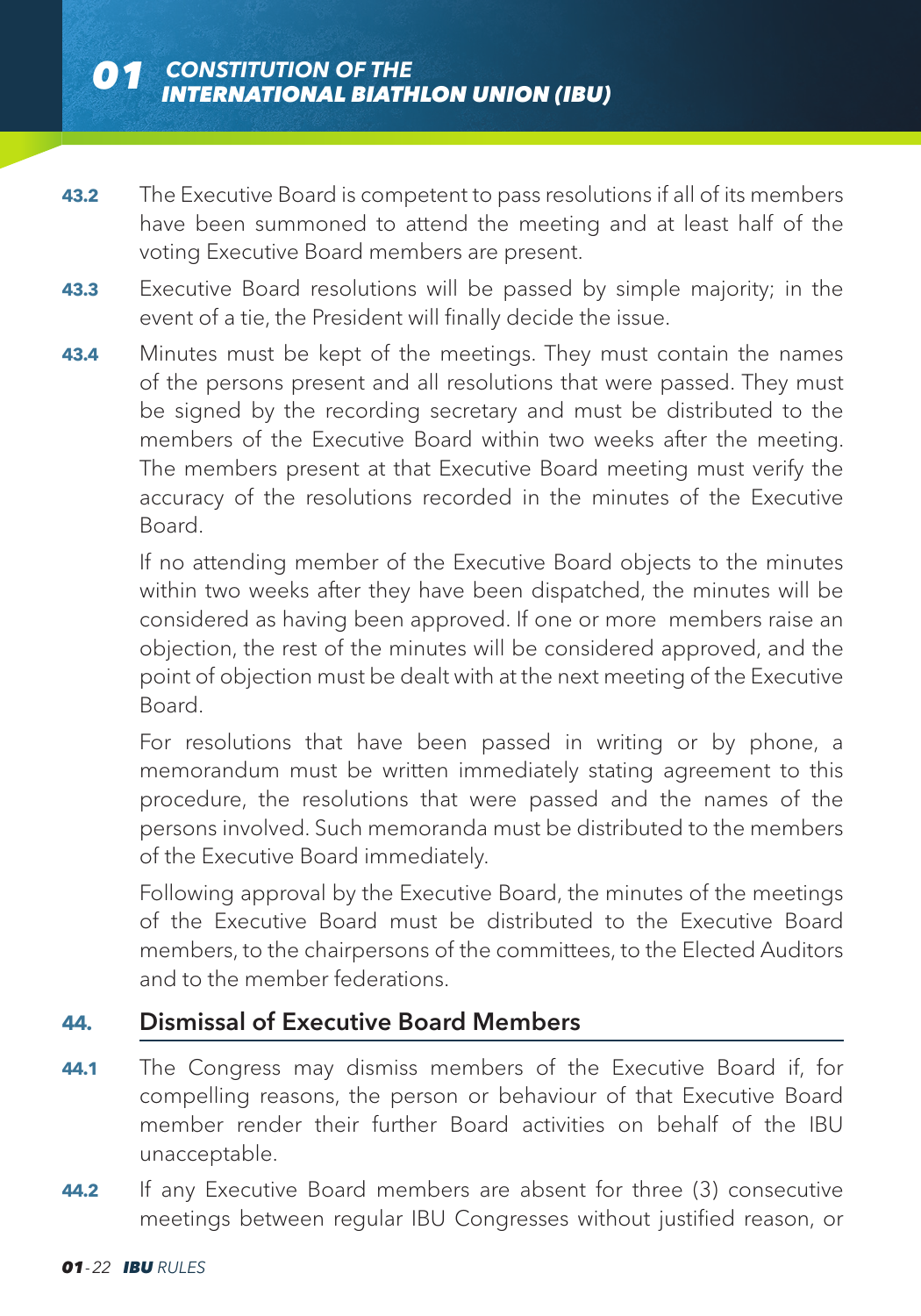retire or are recalled before their term has ended, or are permanently unable to execute their office, the Executive Board may request nominations from all national federations and may provisionally fill each vacant office with one of the nominated candidates of the Executive Board's choosing until the next Congress. The term of office of all such substitute members ends at the next Congress.

#### **45.** Committees

**45.1** The Technical Committee of the IBU consists of eleven (11) persons. Candidates should have either a valid IBU IR license, have significant proven practical experience in the sport of biathlon and/or be/have been coaches or athletes within four (4) years before the candidacy.

One of the eleven (11) members of the Technical Committee is reserved for a representative nominated by the Athletes Committee, who is active or who ended the career no longer than four (4) years before the nomination.

The remaining ten (10) Technical Committee members are elected by the Congress for a period of four (4) years upon nomination by full IBU members. The Technical Committee develops the rules for the sport of biathlon and for its clothing, equipment and competition facilities, and submits them to the Executive Board for approval.

- **45.2** The Athletes' Committee of the IBU consists of two (2) female and two (2) male members, who are elected by the IBU WC athletes in Olympic years and confirmed by the Executive Board. The Athletes' Committee is called upon to advocate the needs of active biathletes. Proposals from the Athletes' Committee are to be tabled at the following Executive Board meeting.
- **45.3** All Committee decisions require the approval of the Executive Board in order to take effect.
- **45.4** The Executive Board may decide to establish other Committees, and defines their duties, size and membership. It selects the Committee members – and appoints the chairperson – from among full members' nominations.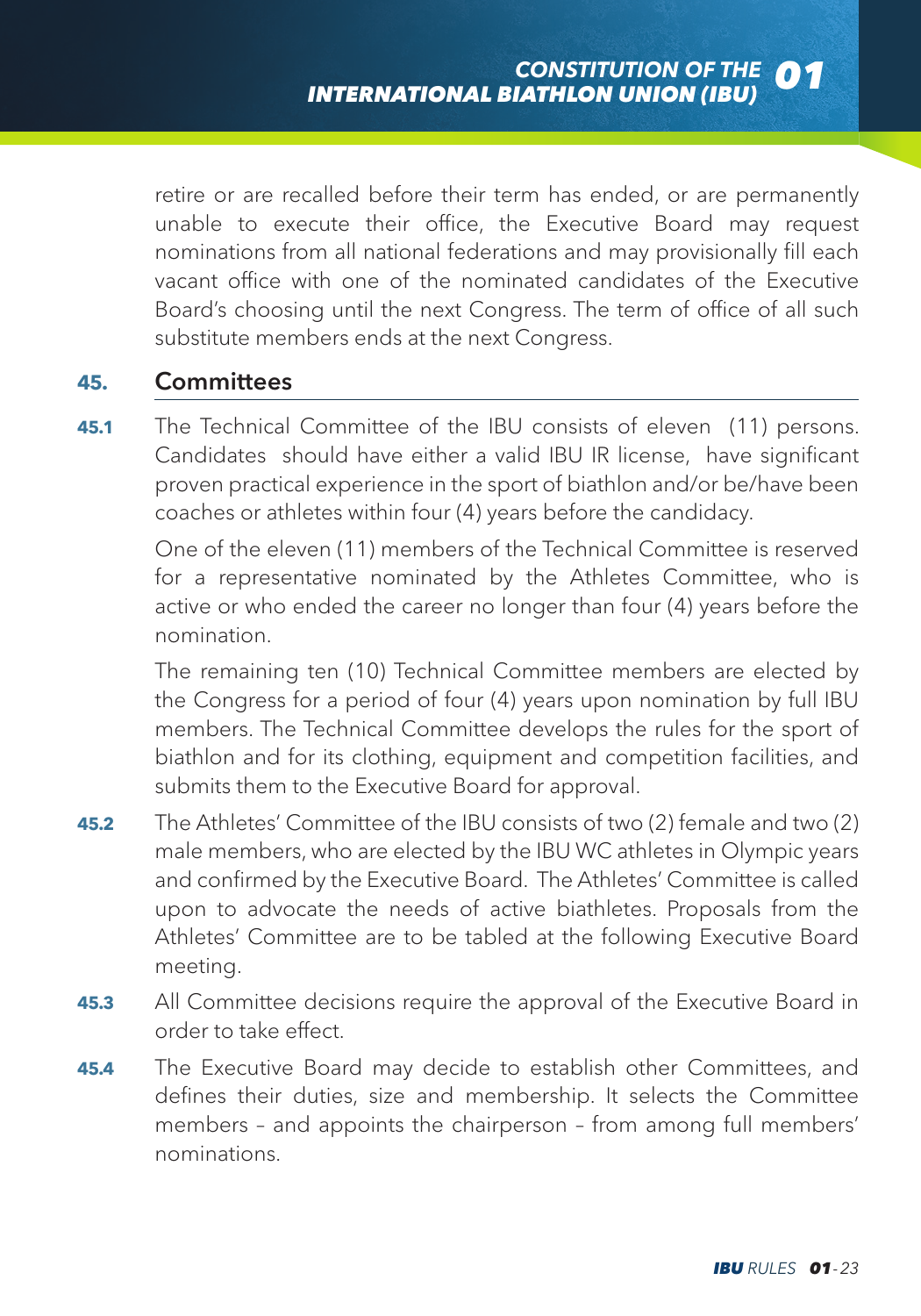#### **D. UNION JURISDICTION**

#### **46.** IBU Court of Arbitration

- **46.1** The IBU Court of Arbitration consists of three (3) arbitrators, of whom at least the chairperson must be a qualified judge or a licensed attorney/ barrister or hold a comparable legal qualification.
- **46.2** The secretary general of the Court of Arbitration is chosen by the IBU Legal Committee, and will maintain an open list of qualified persons nominated as arbitrators by the members. The arbitrators will be chosen from this list.
- **46.3** The IBU Court of Arbitration is a tribunal as defined in the Austrian Code of Civil Procedure [Zivilprozessordnung].
- **46.4** The Court of Arbitration is responsible for:

(1) Ruling on disputes between the IBU and its members, organs, functionaries and elected officials

(2) Ruling on appeals against non-admission as provisional members, or against relegation from full member to provisional membership status by the Executive Board

(3) Ruling on members' appeals against penalties imposed

(4) Ruling on disagreements arising from public law contracts or from agreements between the IBU and third parties.

- **46.5** The IBU Disciplinary Rules apply at all proceedings of the Arbitration Court, from the appointment of the arbitrators to the pronouncement of their verdict.
- **46.6** Within IBU jurisdiction, the decisions of the Court of Arbitration are final.

#### **47.** Anti-Doping Hearing Panel

- **47.1** If any IBU anti-doping testing (out-of-competition or in-competition at an IBU event) and/or valid testing results by a third party at the Olympic Games reveal a possible violation of the IBU Anti-Doping Rules, the case will be assigned to the IBU Anti-Doping Hearing Panel for adjudication.
- **47.2** The proceedings before the Anti-Doping Hearing Panel are subject to the procedural rules defined in the Anti-Doping Rules.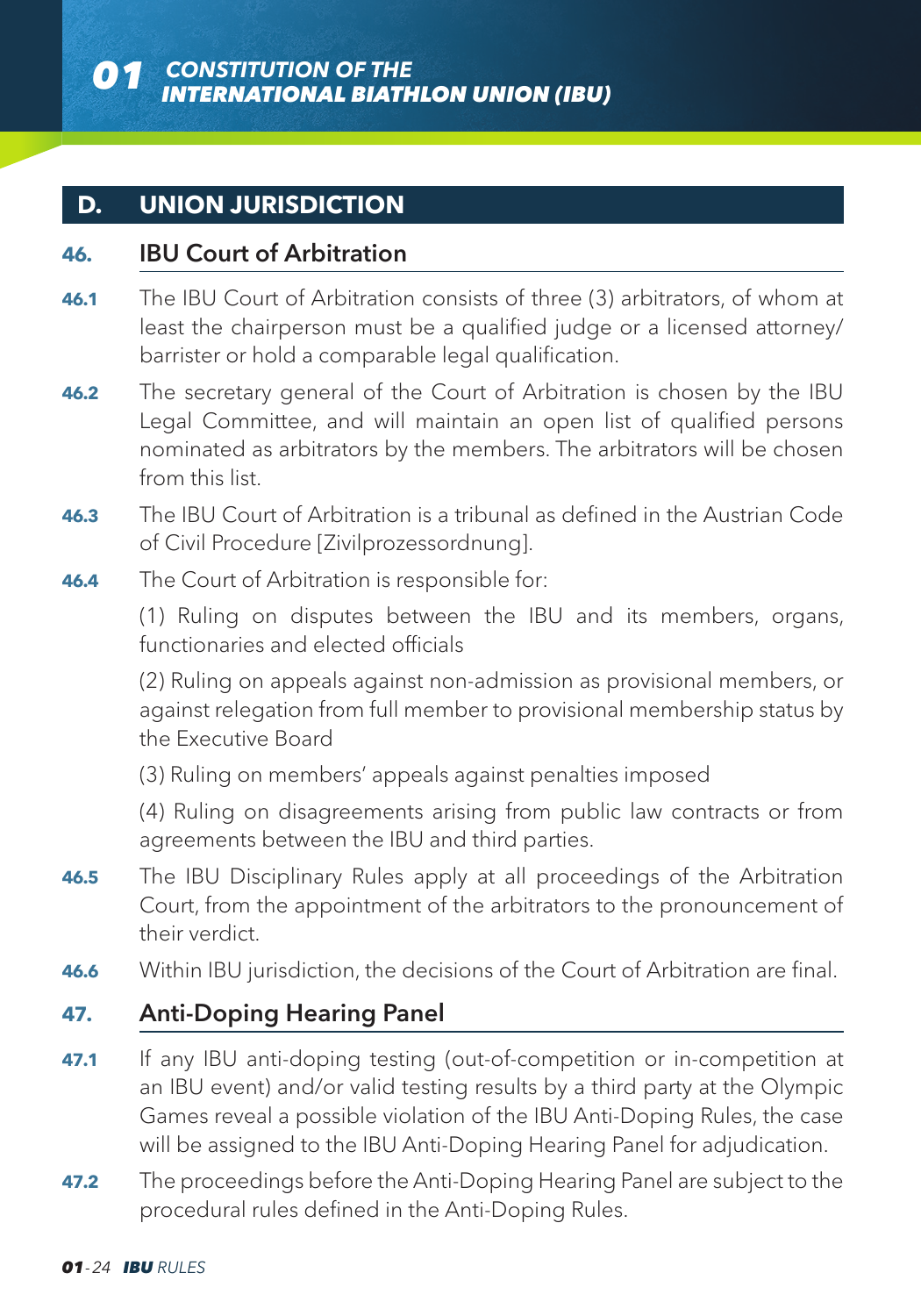**47.3** Decisions of the IBU Anti-Doping Hearing Panel may be appealed directly to the international Court of Arbitration for Sport.

#### **E. CONSTITUTION FINANCIAL PROVISIONS**

#### **48.** Procurement of Funds

- **48.1** The IBU obtains funds to achieve the association's purpose in particular by sponsorship and marketing agreements, donations, levies, asset management, the exploitation of rights sales revenues and from membership fees.
- **48.2** Membership fees are set by the Congress. Fees and levies are set by the Executive Board. The Executive Board also determines the manner in which any rights held by the IBU are exploited and the manner in which sales revenues are generated. Annual contributions and fees are to be set in such a way that the IBU is at any given time in a position to meet its financial obligations.
- **48.3** Any accounts payable by the IBU may only be settled from among its assets; no member federation may be held liable in any form whatsoever.

#### **49.** Financial Management; Reserves

- **49.1** The Vice-President of Finance is responsible for the management of the IBU finances.
- **49.2** The two end-of-year accounts statements are to be provided to the member federations with the Congress agenda.
- **49.3** The Executive Board is to establish reserves totaling at least one and a half (1 ½) annual budgets to provide the necessary bridging capital in years of poorer finances. The reserves are to cover the projected costs of running the Headquarters and of IBU operations.
- **49.4** The Executive Board is to establish a risk management policy.

#### **50.** Auditing Firm

**50.1** To fulfill the IBU's obligation as a major association to obtain qualified accounting advice under the Austrian Law of Associations, the Congress of the IBU will select a certified public accountant or an accounting firm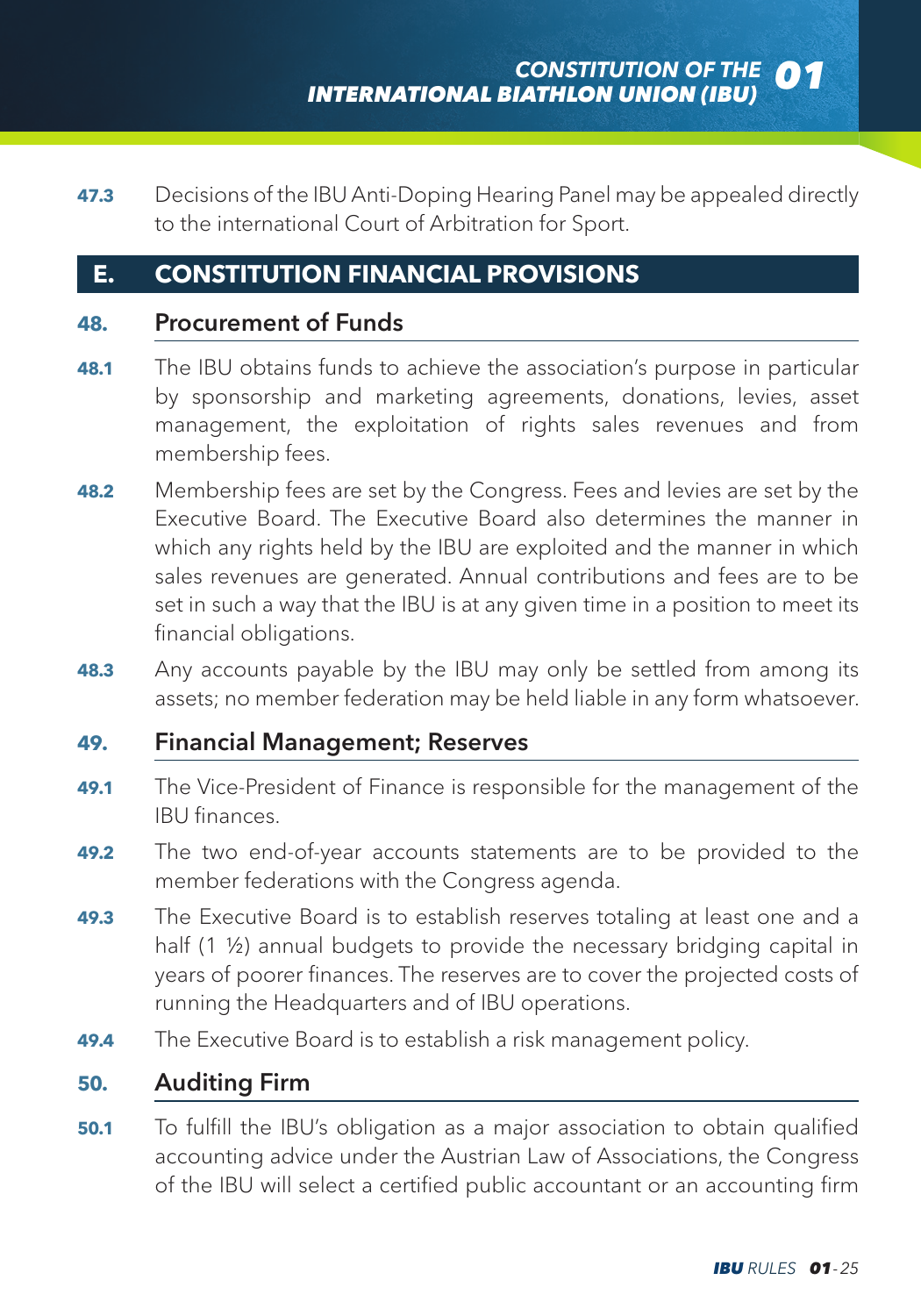as its annual accounts auditing firm and entrust it with the comprehensive tasks and powers defined in the Austrian Law of Associations.

**50.2** The Executive Board will conclude a contract with the annual accounts auditing firm selected by the Congress and entrust it with the auditing duties legally required under Austrian law.

#### **51.** Elected Auditors

- **51.1** The Congress elects two Auditors for a term of four years. They may be re-elected. Auditors may be nominated by full member federations.
- **51.2** The Elected Auditors must be independent and must not hold any function within the IBU or any member federation board function.
- **51.3** The elected auditors are to be provided with the audit report issued by the certified auditing firm and with the minutes of the IBU organs in order to fulfill their duties to:

(1) annually review the IBU book-keeping

(2) audit the expenditures with regard to their correctness and compliance with the budget

(3) check that the decisions of the IBU organs comply with the Congress decisions and IBU Constitution

(4) annually submit a written report to the Executive Board in English (in Congress years the report is to be submitted no later than 45 days before the beginning of the Congress to the Secretary General so that the report can be dispatched with the Congress documents to the member federations)

(5) Report the results of their audit to the Executive Board and to the Congress.

**51.4** The auditors must maintain strict confidentiality towards third parties regarding the progress and outcome of their review. Their duty to report to the Executive Board and to the Congress remains unaffected.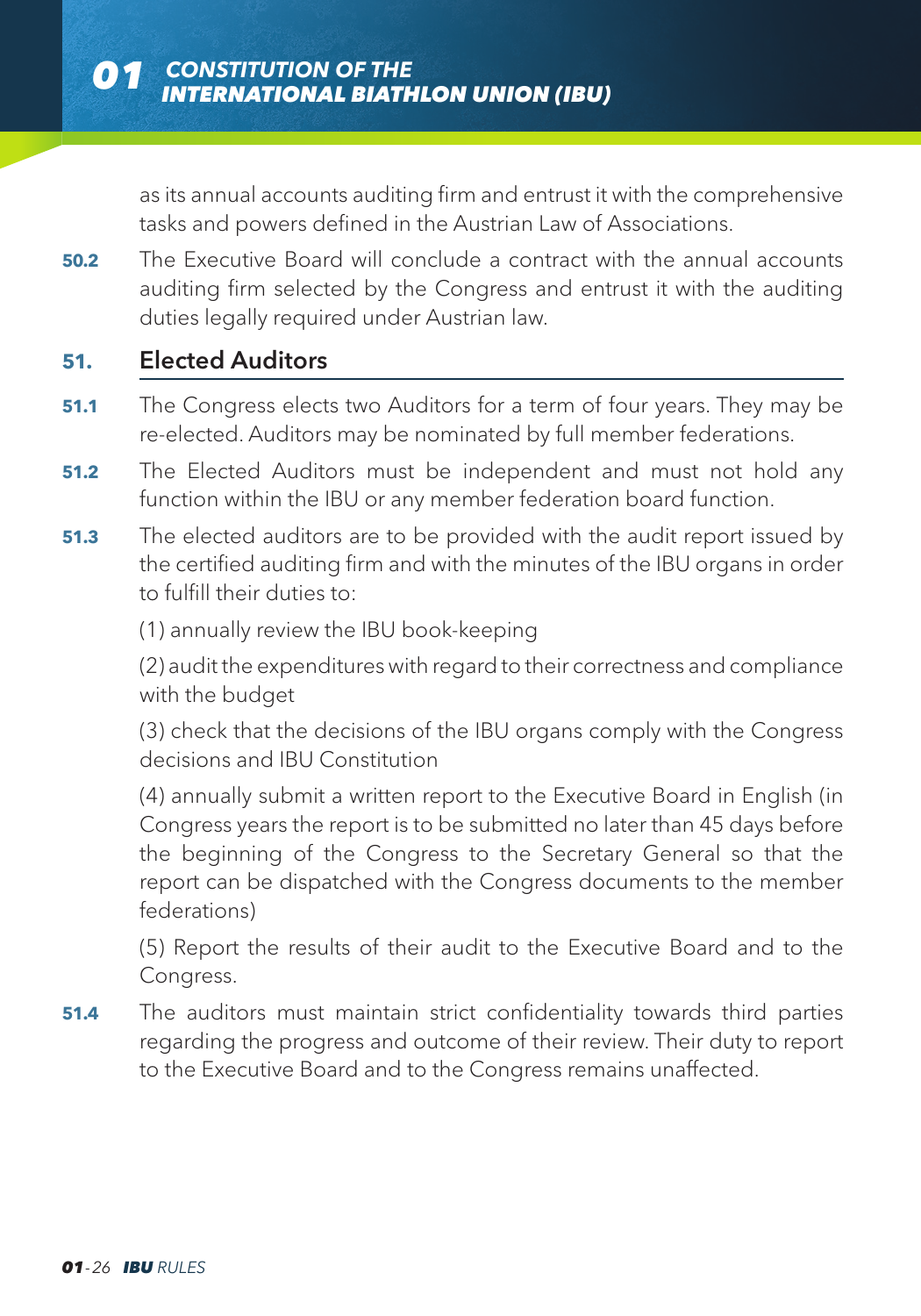#### **F. RIGHTS**

#### **52.** The IBU as Rights Holder

- **52.1** The IBU is the owner and holder of all the rights associated with IBU biathlon events. These rights include, but are not limited to, any kind of marketing and merchandising; any form of media or production rights; television and radio broadcasts; film recording and playback rights, and multimedia rights. The rights to all emblems, badges, and pictorial representations of the IBU are also comprised by the foregoing.
- **52.2** The IBU is solely responsible for the distribution of sound, image and other data from IBU biathlon events without any exception being made for the context, time, location, and/or the technical and legal aspects.
- **52.3** Prior to the conclusion of TV and marketing contracts, the key IBU member federations are to be informed and consulted.
- **52.4** The IBU may set up and use a website or other electronic media, issue publications and otherwise take any further measures to serve the practice and further popularization of the sport of biathlon worldwide.

#### **G. RULES**

#### **53.** IBU Rules

The Executive Board issues the following IBU Rules:

- (1) Code of Ethics
- (2) Event and Competition Rules, including annexes
- (3) Disciplinary Rules
- (4) Anti-Doping Rules
- (5) Rules for Committees
- (6) Rules for Honors
- (7) Rules for Elections and Voting at the Congress
- (8) Rules for Flag and Anthem

and submits them to the Congress for adoption. This procedure does not apply to essential rule amendments regarding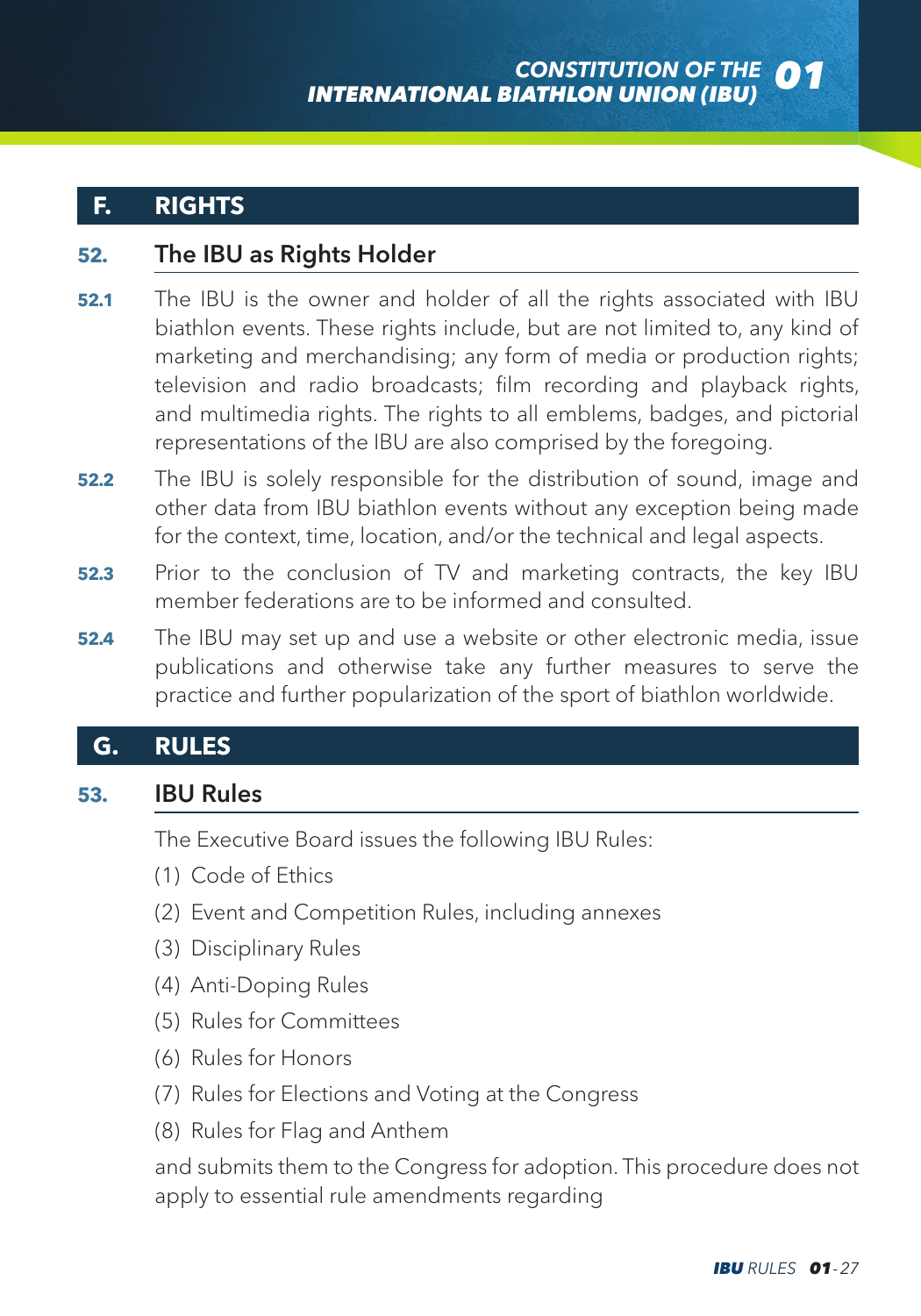(1) The layout of competition venues and organization of an IBU event

(2) Compliance of the IBU Rules with the IOC Charter and the WADA Code.

#### **H. DISCIPLINARY ACTION**

#### **54.** Penalties and Disciplinary Measures

Penalties and disciplinary measures may be imposed by the respective decision-making bodies in accordance with the IBU Disciplinary Rules, which are part of this Constitution.

#### **I. LIABILITY**

#### **55.** Liability for Public Officials

The IBU may be held liable for all actions by members of the Executive Board, the Committees, its Court of Arbitration and the competition jury, by technical delegates, international referees, staff and functionaries that such persons have performed in their role at the IBU or in their work on behalf of the IBU, except for the intentional or grossly negligent causation of injuries or property damage.

#### **J. LIMITATION OF LIABILITY**

#### **56.** Limitation of Liability in Time

All mutual claims by and entitlements owing to the IBU and its members and by persons covered by membership of the IBU, on whatever legal grounds, will lapse after one year. The limitation period begins on the last day of the year in which the claim or entitlement arose.

#### **K. USE OF IBU FUNDS AND ASSETS UPON DISSOLUTION**

#### **57.** Decisions

**57.1** In the event of the dissolution of the IBU, the Congress must - at the same time as it decides to dissolve the IBU – decide on the use of the Union's assets and appoint two liquidators (who must be lawyers and/or accountants) to implement the decision to dissolve the IBU.